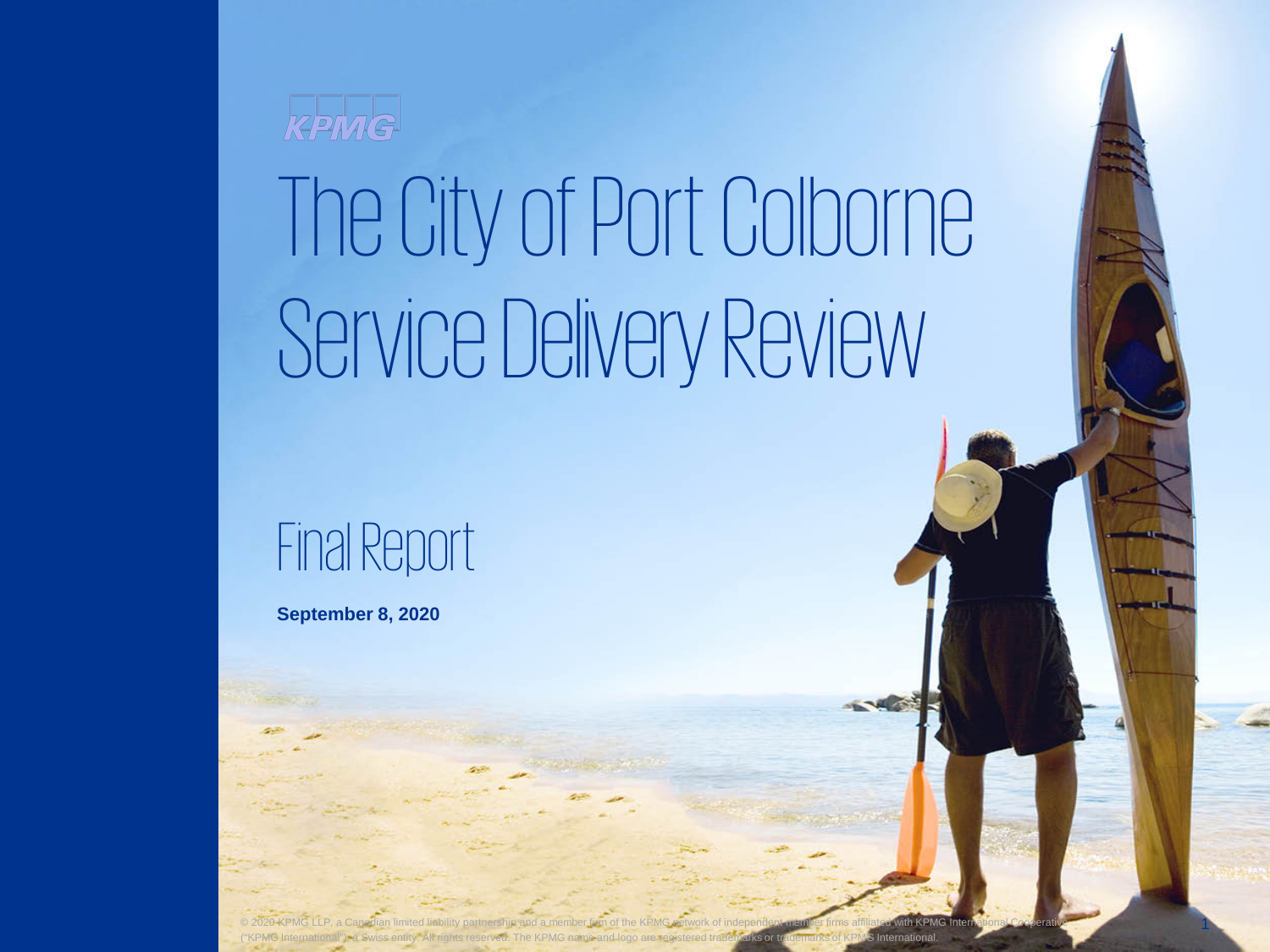## City of Port Colborne Service Review Final Report Disclaimer

This report is subject to the terms and conditions in our engagement letter March 5th, 2020. This report is intended solely to assist the City of Port Colborne ("the City") with a service delivery review. The comments and observations in our report are not intended, nor should they be interpreted, to be legal advice or legal opinion. This report is based on information and documentation that was made available to KPMG at the date of this report. KPMG has not audited nor otherwise attempted to independently verify the information provided unless otherwise indicated.

We had access to information up to August  $10<sup>th</sup>$ , 2020 in order to arrive at our observations but, should additional documentation or other information become available which impacts upon the observations reached in our report, we will reserve the right, if we consider it necessary, to amend our report accordingly. This report and the observations expressed herein are valid only in the context of the whole report. Selected observations should not be examined outside of the context of the report in its entirety.

Our observations and full report are confidential and are intended for the use of the City. Our review was limited to the procedures conducted. The scope of our engagement was, by design, limited and therefore the observations should be considered in the context of the procedures performed. In this capacity, we are not acting as external auditors nor value for money auditors and, accordingly, our work does not constitute an audit, examination, value for money, attestation, or specified procedures engagement in the nature of that conducted by external auditors on financial statements or other information and does not result in the expression of an opinion.

Pursuant to the terms of our engagement, it is understood and agreed that all decisions in connection with the implementation of advice and recommendations as provided by KPMG during the course of this engagement shall be the responsibility of, and made by, the City. KPMG has not and will not perform management functions or make management decisions for the City.

KPMG has no present or contemplated interest in the City. Accordingly, we believe we are independent of the City and are acting objectively.

This report is not intended for general use, circulation or publication and any use of KPMG's report for any purpose other than circulation within the City without KPMG's prior written permission in each specific instance is prohibited. KPMG assumes no responsibility or liability for any costs, damages, losses, liability or expenses incurred by anyone as a result of the circulation, reproduction or use of or reliance upon KPMG's reports, contrary to this paragraph.

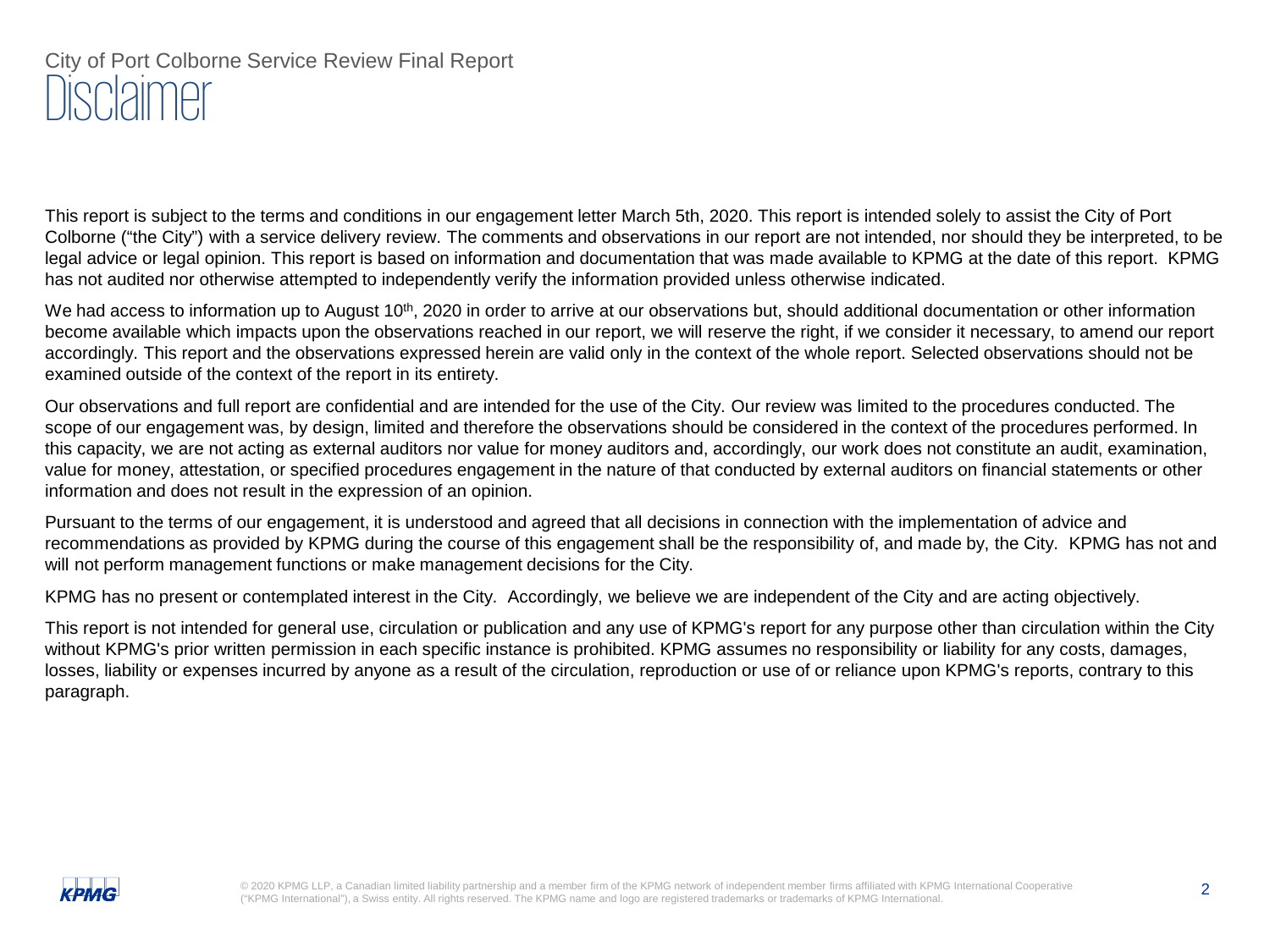# City of Port Colborne Service Review Final Report Table of Contents

**The contacts at KPMG in connection with this report are:**

**Bruce Peever Advisory** *Partner* Tel: 905-523-2224 bpeever@kpmg.ca

**Carol Moffitt Advisory** Senior *Manager* Tel: 905-523-6918 cmoffitt@kpmg.ca

**Hassan Jan Advisory** *Manager* Tel: 906-972-7466 hassanjan@kpmg.ca

| <b>Chapter</b>                                      | Page |
|-----------------------------------------------------|------|
| <b>Disclaimer</b>                                   | 2    |
| <b>Project Overview</b>                             | 4    |
| <b>Opportunities and Prioritization</b>             | 11   |
| Conclusion                                          | 27   |
| Appendix A: Summary of Findings from Consultations  | 28   |
| Appendix B: Benchmarking & Performance Perspectives | 36   |

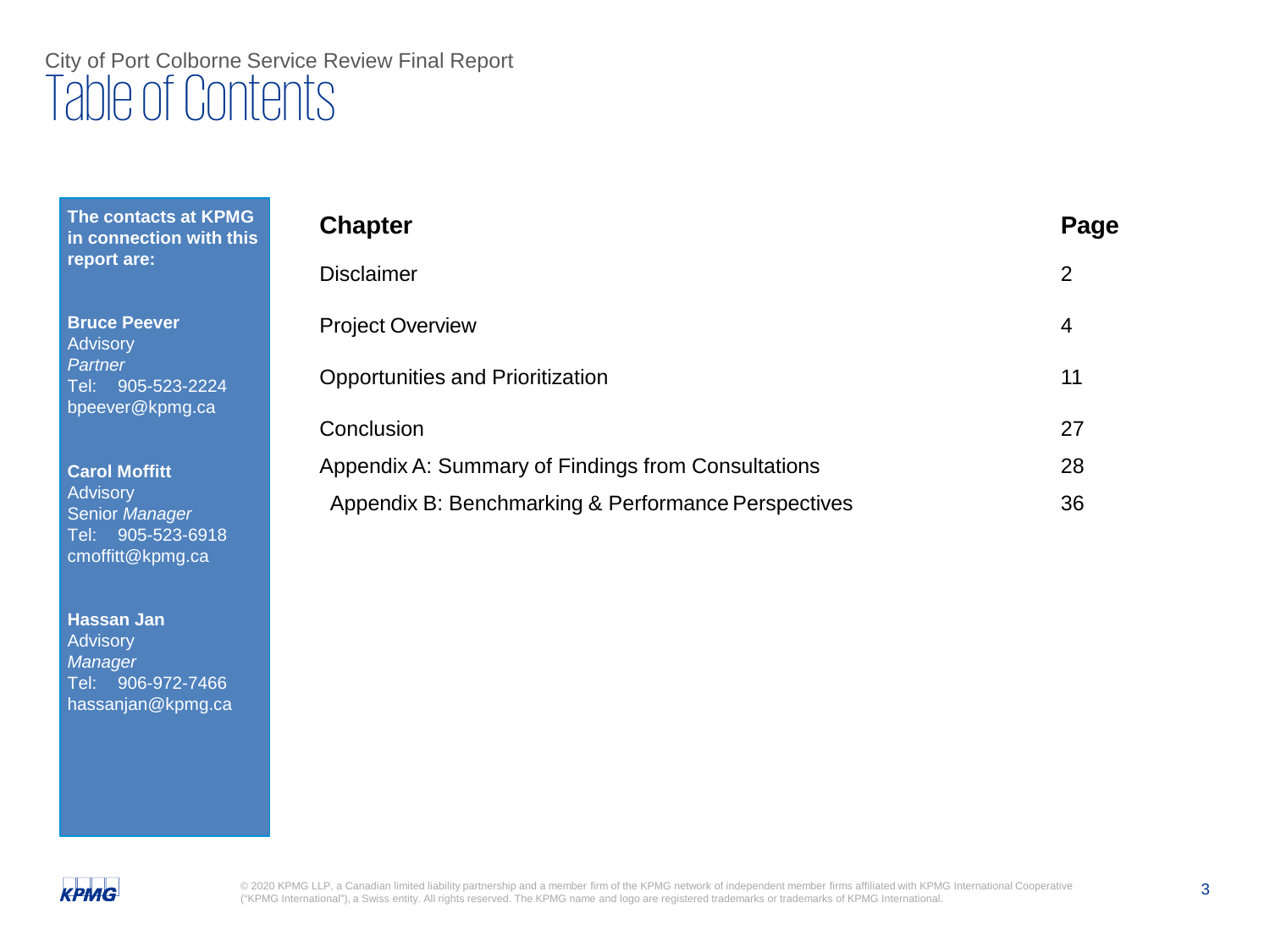

# Project Overview

**City of Port Colborne Service Review Final Report**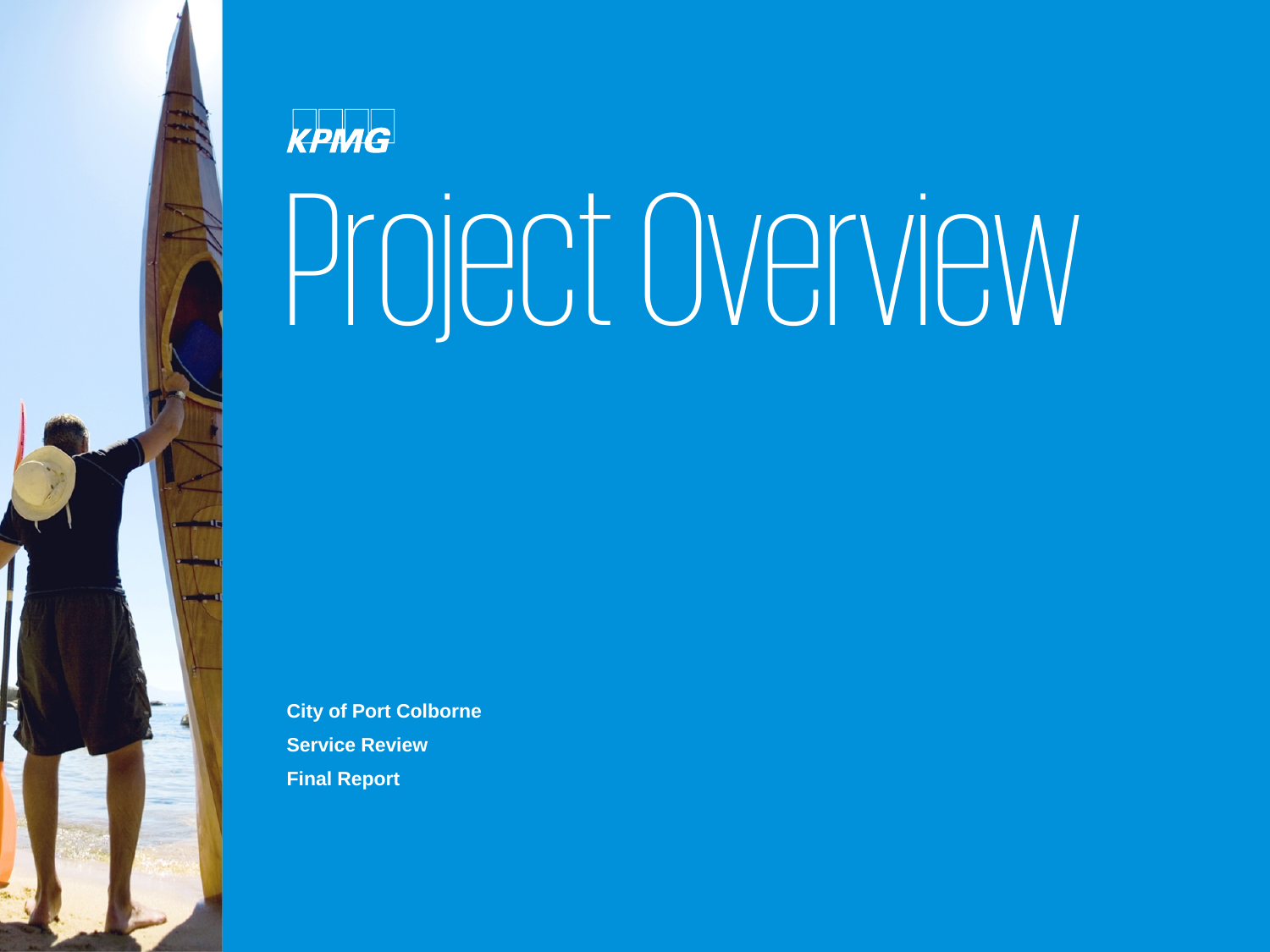## Project Overview Introduction and Context

### **Introduction**

The opportunities and prioritization was prepared to present a roadmap to improve the overall effectiveness and efficiency of the City's current service delivery model. The opportunities reflect the observations and findings from multiple stakeholder engagements with management and staff including a survey that was open to all staff for their input. In addition to the three strategic and top ten opportunities, many more were identified and have been categorized and ranked for future review and consideration.

### **Setting the Stage**

Port Colborne is a dynamic city of 19,000 people on the shores of Lake Erie. A part of the Niagara Region, this community offers the best of small and large city infrastructure and activities. While sharing similarities with other municipalities that have distinct urban and rural areas, Port Colborne's history and vision for the future is unique and makes it special.

Port Colborne is situated on the north shore of Lake Erie, at the mouth of the Welland Canal. It shares its boundaries with the Township of Wainfleet to the west, the Town of Fort Erie to the east, and the Cities of Welland and Niagara Falls to the north.

The urban area of Port Colborne is located at the southern end of the municipality, centered on the Welland Canal, and consists of a variety of residential neighbourhoods, a downtown/historic core area, as well as various commercial and industrial areas. The urban area makes up less than one-quarter of the municipality's geographic area. The Welland Canal has provided an impetus for industrial development along the waterfront. A number of major industries are located on or close to the waterfront, occupied by residential development (primarily cottages) that have deeded access to the beaches and in many cases, access rights that extend into Lake Erie.

The City government is comprised of the Mayor, 8 City Councillors representing four community wards and a Regional Councillor. The Mayor also represents the City on Regional Council. The City currently has 6 main departments: Office of the CAO, Corporate Services, Planning and Development, Community and Economic Development, Engineering and Operations and Fire and Emergency Services plus the Library and Museum. The City oversees a gross operating budget of ~\$25M and employs over 200 staff (full-time, part-time and casual).

As with all municipalities and other levels of government, the City is balancing community and stakeholder expectations and financial constraints. With the growth it is experiencing, City Council has determined that it is necessary for Port Colborne to consider how municipal services will be delivered sustainably over the long term. Accordingly, it has engaged KPMG to assist with a review of its current service delivery model and identify opportunities for greater efficiency and effectiveness and ensure value for money for its residents.

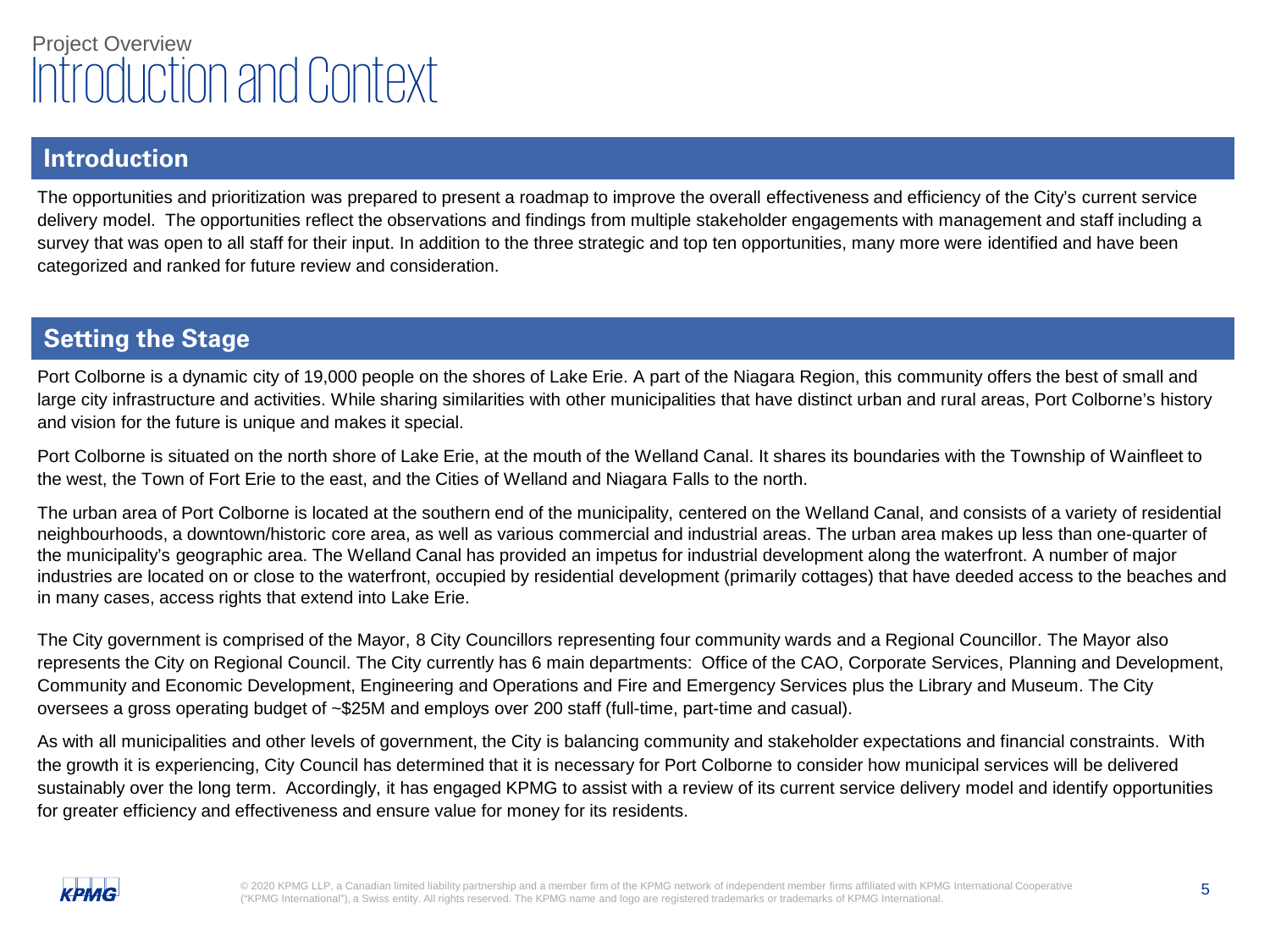# Project Overview City of Port Colborne 2020 Organizational Chart



**KPMG** 

© 2020 KPMG LLP, a Canadian limited liability partnership and a member firm of the KPMG network of independent member firms affiliated with KPMG International Cooperative 6 ("KPMG International"), a Swiss entity. All rights reserved. The KPMG name and logo are registered trademarks or trademarks of KPMG International.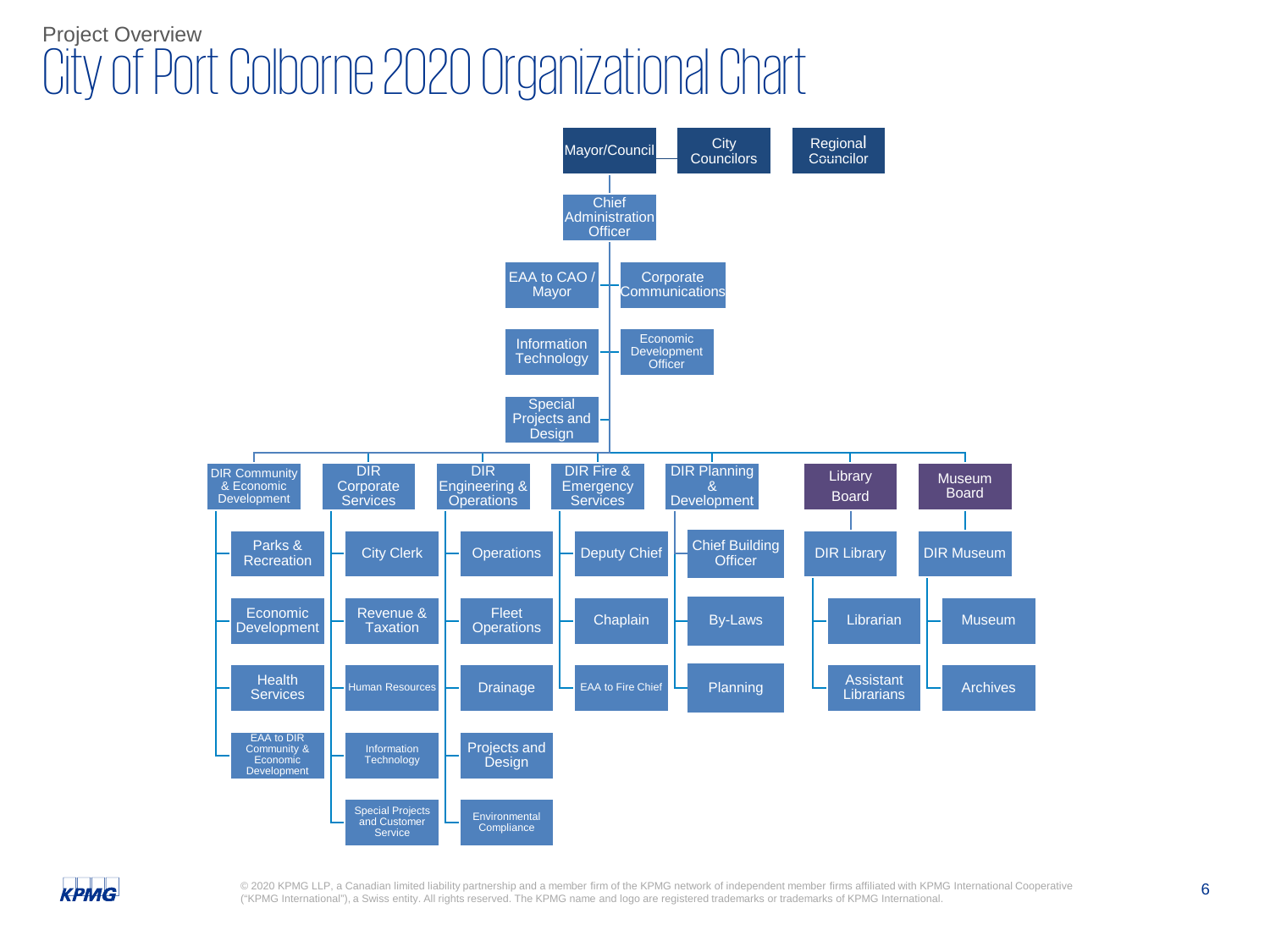# Project Overview Introduction and Context

### **Project Objectives**

KPMG was engaged by the City of Port Colborne to undertake a service review. The overall goal of the service review was to better understand the current suite of services, and identify opportunities for improvements, and efficiencies. Specific project objectives included:

- **Inventory Municipal Services**  Conduct a comprehensive review and detailed analysis of the relevance, efficiency and effectiveness of the City's services including a review of leading municipal organizations. As part of this we considered all aspects of the City's services including delivery methods, service expenditure and revenue streams.
- **Identify Opportunities**  Explore opportunities based on global leading practices (public, private, not-for-profit) and define options for greater cost efficiency in service delivery and levels.
- Advise on Implementation Evaluate and categorize opportunities to develop recommendations for short-term, mid-term, and long-term priorities. Provide strategic guidance to leadership on implementation and prioritization of new, innovative and/or leading service delivery models that improve upon organizational efficiency while balancing citizen expectations. In addition, highlight the risks associated with each proposed change/option to inform management of the key factors and risks which should be considered during the decision making process.

### **Project Principles**

- The knowledge and expertise of City employees was fully engaged, building upon their knowledge and expertise to arrive at recommended actions through a transparent, participative and inclusive process facilitated by the consultant.
- The service review process was conducted in a way that engaged City employees.
- The aim was to, wherever possible, transfer knowledge and necessary "tools" to City staff to enable them to better develop their own solutions to operational and process issues and challenges over time.
- The framework and approach was based on leading practice from municipal or other levels of government experience and/or private sector.
- Lastly, this was not an audit nor a deeper-dive operational review. This was a review to build on successes and identify opportunities to improve the efficiency and effectiveness of how the City delivers services to the community and citizens of Port Colborne.
- \*COVID-19: The intent was to assess the regular service delivery model while taking into account business continuity or COVID-19 specific responses where possible, or to distinguish between them.



© 2020 KPMG LLP, a Canadian limited liability partnership and a member firm of the KPMG network of independent member firms affiliated with KPMG International Cooperative 7 ("KPMG International"), a Swiss entity. All rights reserved. The KPMG name and logo are registered trademarks or trademarks of KPMG International.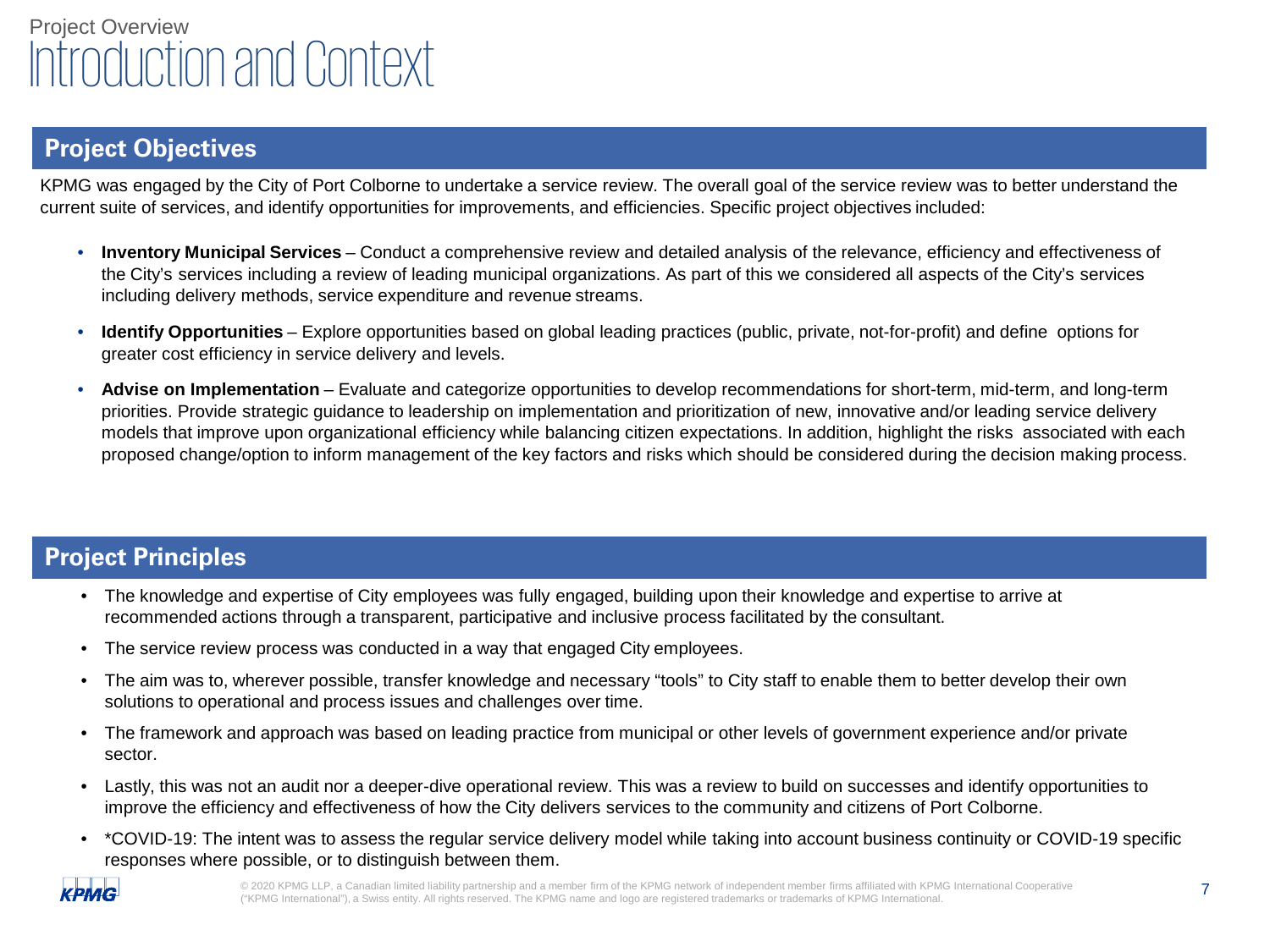# Project Overview Introduction and Context

### **Project Scope**

**KPMG** 

- **Phase One: ProjectInitiation**
	- Kick Off Meeting with Project Team
	- Project Charter
	- **Project Schedule**
- **Phase Two: EnvironmentalScan**
	- Documentation review to provide insight into the City's operations, financials, and services levels
	- Interviews and Focus Groups (24 interviews & 3 focus groups)
	- Current State Summary (interviews/focus groups' findings)
	- Benchmarking of Port Colborne against 5 comparator Municipalities.
	- Online survey for employees
- **Phase Three: Review of Current Service Delivery Model**
	- Service Profiles for all of the City's programs and services as per the Municipal Reference Model
	- Individual meetings with the City Senior Management Team to confirm service profile data
	- Presentation of Interim Report to Project Team & Council
- **Phase Four: Opportunity Identification**
	- Three half day working sessions with the Project Team to identify, rank and confirm opportunities
	- Identification of potential opportunities to achieve the most efficient and operationally effective service delivery model
	- Draft recommendations on changes to services, programs, resources, and responsibilities, including whether specific services should be expanded, reduced, discontinued or delivered in an alternative manner
	- Draft recommendations on the prioritization of services
- **Phase Five: Final Report andPresentation**
	- Finalize service profiles inventorying current services and delivery approaches
	- Specific recommendations with regards to changes in services, programs, resources, and responsibilities, including whether specific services should be expanded, reduced, discontinued or delivered in an alternate manner
	- Quantification of financial implications of opportunities identified during theProject
	- A Final Report (in PowerPoint format) consolidating the different phases of the Service Delivery Review
	- Final Report and presentation to Council and Project Team

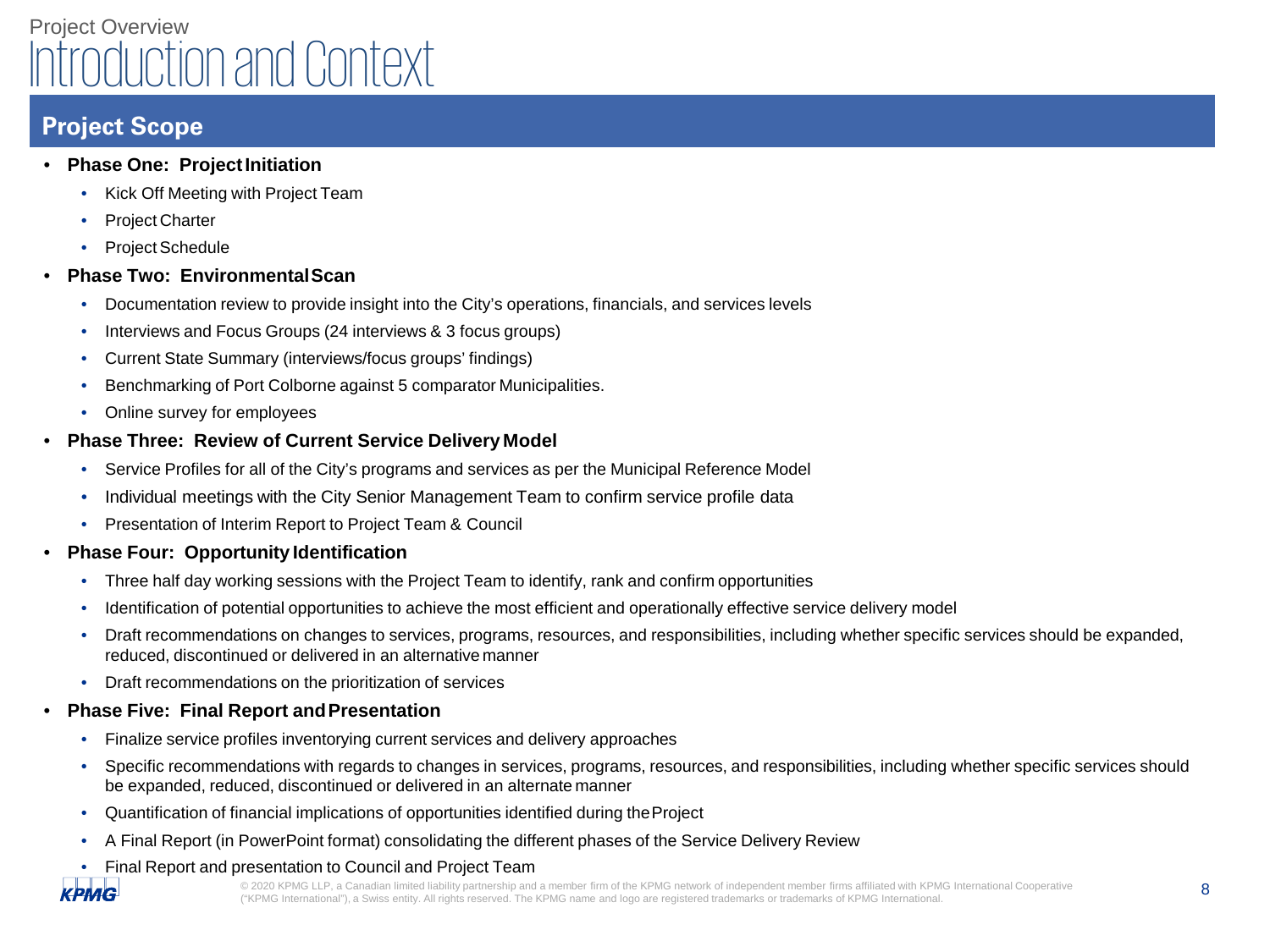### **Work Plan and Progress Report**

This engagement commenced on April 3, 2020, and was completed on xxx when KPMG delivered the final report to the City. The diagram below depicts the key phases as outlined in the Project Charter.





© 2020 KPMG LLP, a Canadian limited liability partnership and a member firm of the KPMG network of independent member firms affiliated with KPMG International Cooperative 10 ("KPMG International"), a Swiss entity. All rights reserved. The KPMG name and logo are registered trademarks or trademarks of KPMG International.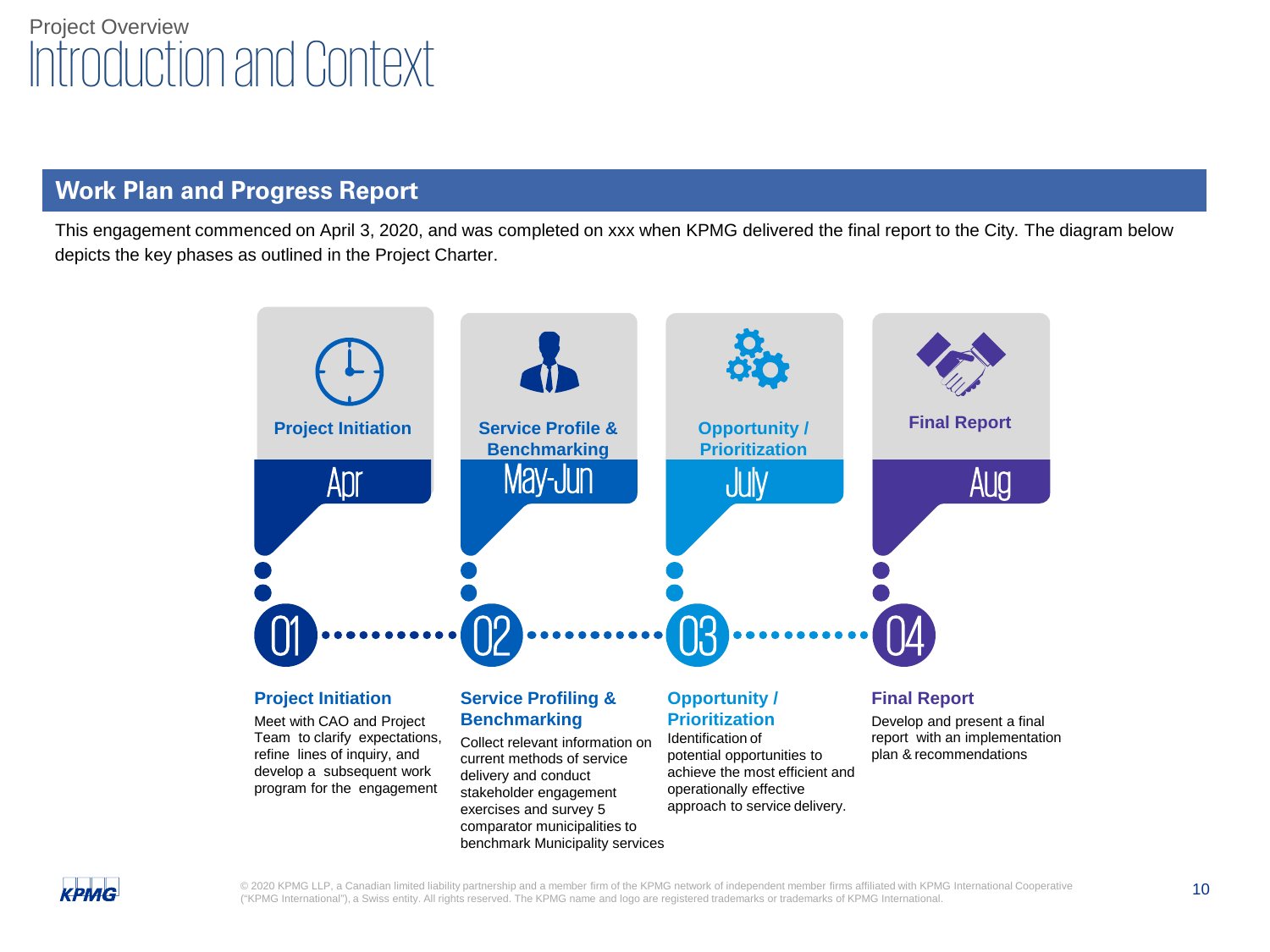

**KPMG** 

# Opportunities and Prioritization

**City of Port Colborne Service Review Final Report**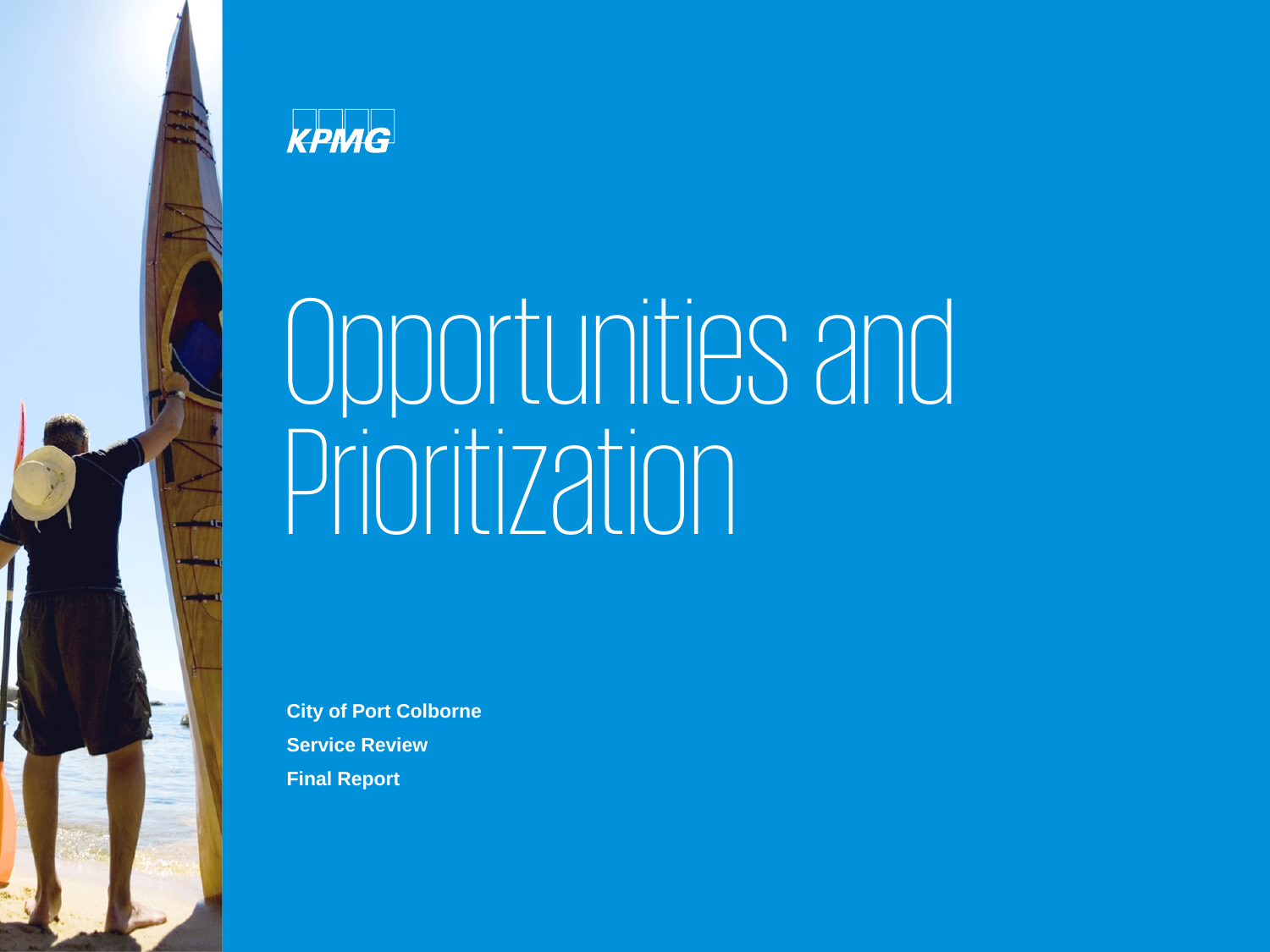KPMG's experience has shown that most jurisdictions are pursuing the transformation of their public services using traditional approaches such as rapid cost reduction or across the board cuts. We believe that there is an opportunity for municipalities to look beyond doing a little bit less with slightly fewer staff. Instead, municipalities should look at their need to reduce spending as an opportunity to capitalize on new technologies, governance models and financing mechanisms that can help re-shape government. KPMG, in partnership with the University of Toronto, developed a framework (shown adjacent) that captures new public sector delivery models. The framework was developed based on the key insights from leading practices reports and consultations with industry leaders throughout the globe.

The Service Review Project Team used this framework to analyze possible opportunities for change in the City of Port Colborne's service delivery models. Each of the opportunities were categorized according to the framework so that the Project Team could fully understand the changes being proposed for the City's service delivery.

Few students of public administration believe that the footprint of government, how government is organized or its relationship with the public will look the same ten years from now as it does today. Governments are having change forced upon them by fiscal challenges on the one hand and technological and social evolutions on the other. These new public service delivery models will help local governments manage this change and ensure that they are not only effective and efficient, but also sustainable into the future.

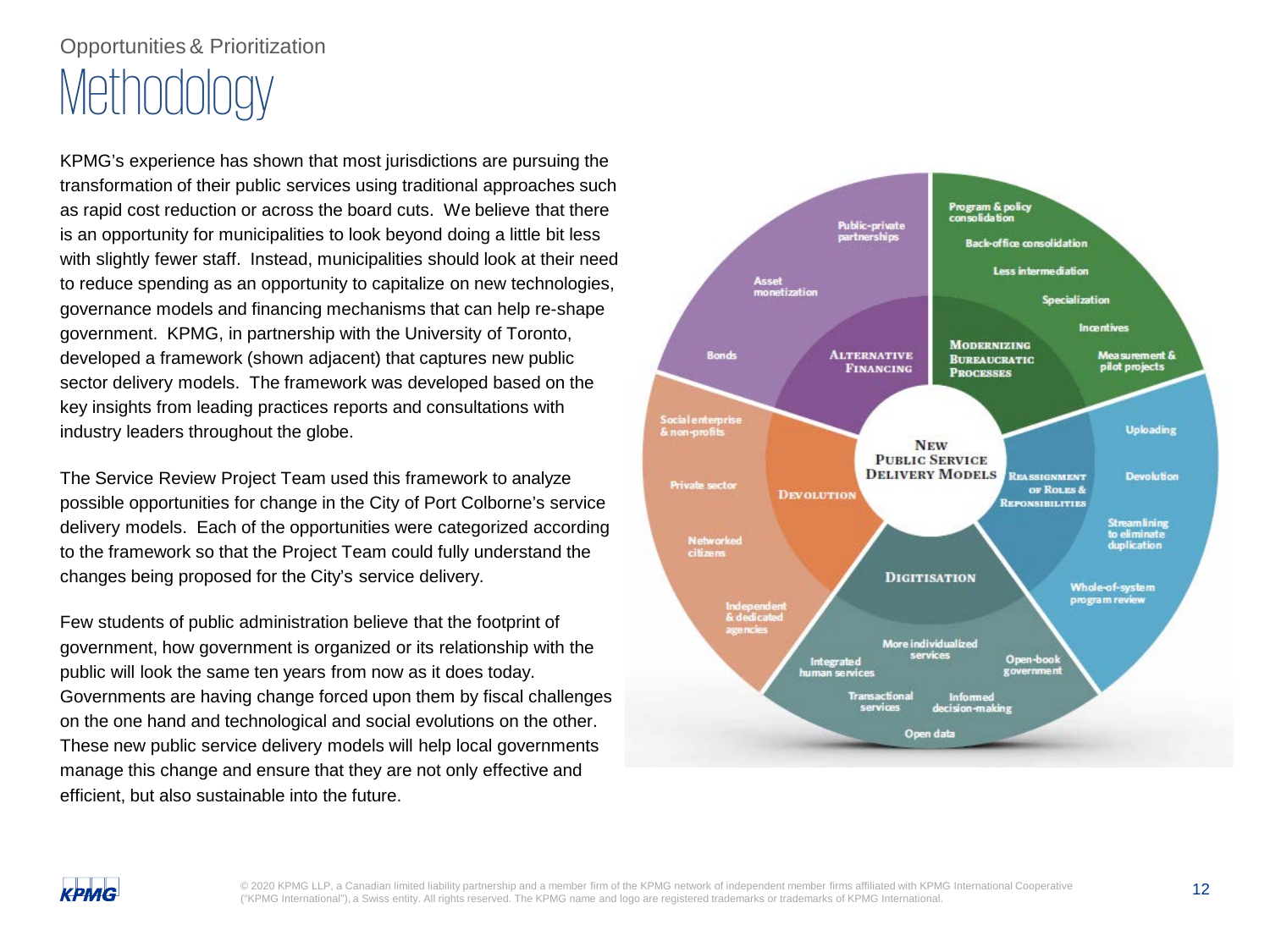### **The development of opportunities and their subsequent prioritization involved the following major work steps:**

**1. Service Profiles**

The first major step in developing the list of opportunities was the development of an inventory of programs and services provided by the City of Port Colborne commonly called Service Profiles. The basic elements of a service profile includes a description of the service and subservice, a comparative analysis, a service level justification and a financial overview. The many different services of the City were categorized using KPMG's Municipal Reference Model.

For the past ten years, KPMG has been actively involved in the profiling of all citizen-facing and internal services using the Municipal Reference Model for Canadian municipalities. The Municipal Reference Model describes the business of local government from the outsidein, in terms of the programs and services that municipalities provide and how these contribute to achieving defined policy outcomes. This can be contrasted with an inside-out view, which focuses on how local governments are organized and the activities that they undertake. Focusing on outcomes, and how governments are achieving those outcomes through their programs and services, supports the fundamental question of whether they are *delivering the right services, for the right reasons and in the right way.*

A series of working sessions with the City's project team covering all departments were conducted over the course of the project timeline.

These working sessions considered the nature of the department's work, its position within the municipal reference model and the results of the benchmarking review. Data necessary for the completion of the service profiles was discussed and collected. This included the following:

- **Budget information, including a breakdown of cost streams**
- Capital includes debt payments and current contributions to capital projects
- **•** Definitive service descriptions
- Rationale on service level assessments and types
- Data on the number of staff delivering the service in "Full Time Equivalents" (FTEs)

Based upon this collected data, the different services of the City were analyzed by the following elements described on the next page:

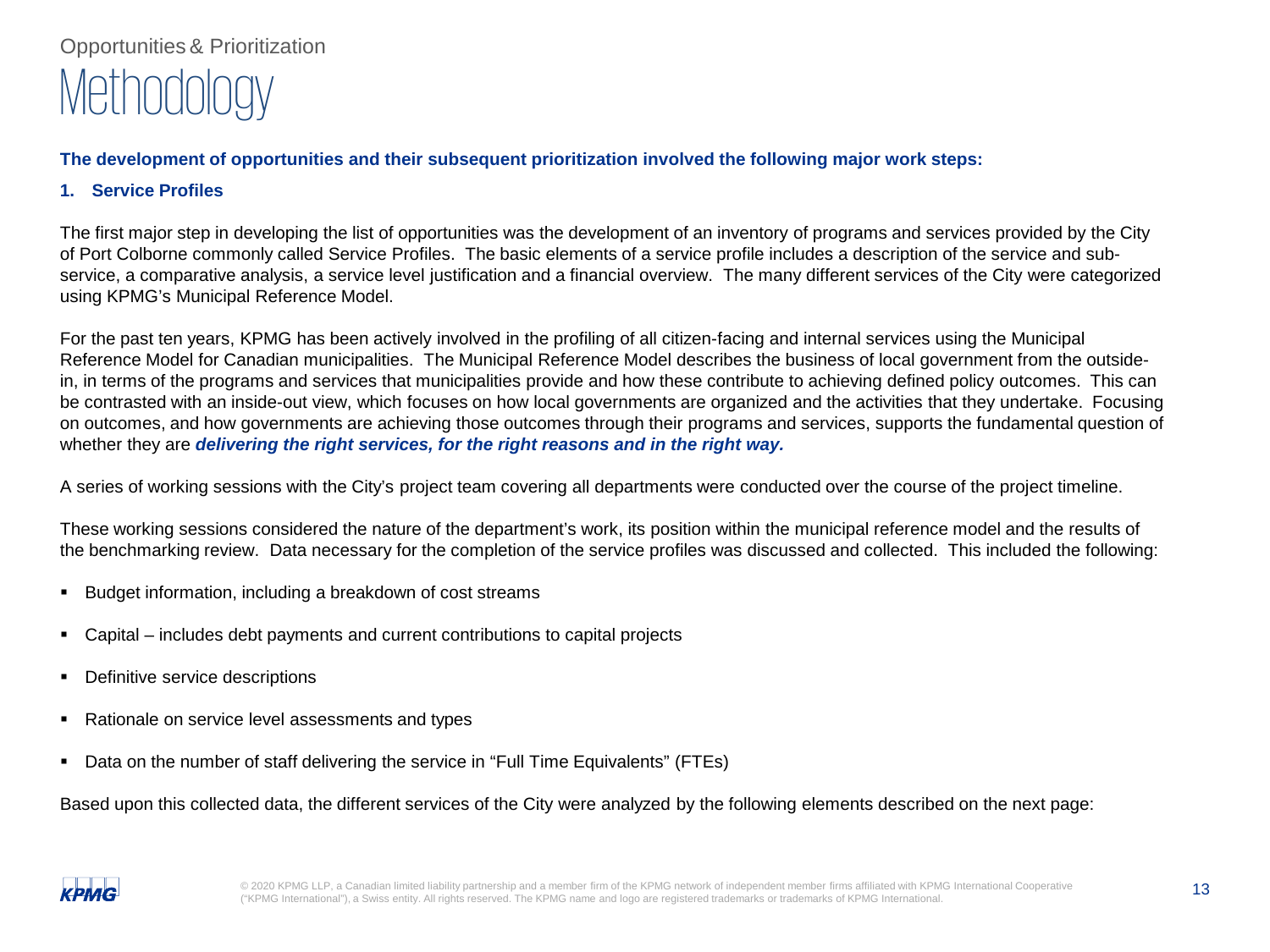### **1. Service Profiles (Continued)**

### **a. Service Level**

Each service was analyzed to determine its service level. Service was determined to be above standard, at standard, or below standard. Service level standards are defined through a variety of legislation, industry standards, business case analysis justifications, service levels in other municipalities or reasonable expectations.

### **b. Service Type**

Service Reviews typically involve an assessment of a collection of services defined under the Municipal Reference Model to understand to what degree they are core. KPMG, with validation by our municipal clients, has developed a customized continuum for assessing core versus discretionary services. Along the continuum, there are four descriptive categories, which, when applied to a service formed the "Core Ranking" for that service. The "core continuum" categories are Mandatory, Essential, Traditional, and Discretionary.

### **c. Service Level Source**

Finally, to understand and justify the service level analysis, KPMG identified the origin of a service level standard and the role that the City of Port Colborne plays in delivering a service or sub-service. In each service profile, KPMG reviewed the degree to which the standard was prescribed by legislation or set by the Council, management, or funding agreement. KPMG also reviewed the appropriateness of the standard with respect to industry benchmarks or traditional practice, in cases where information was available.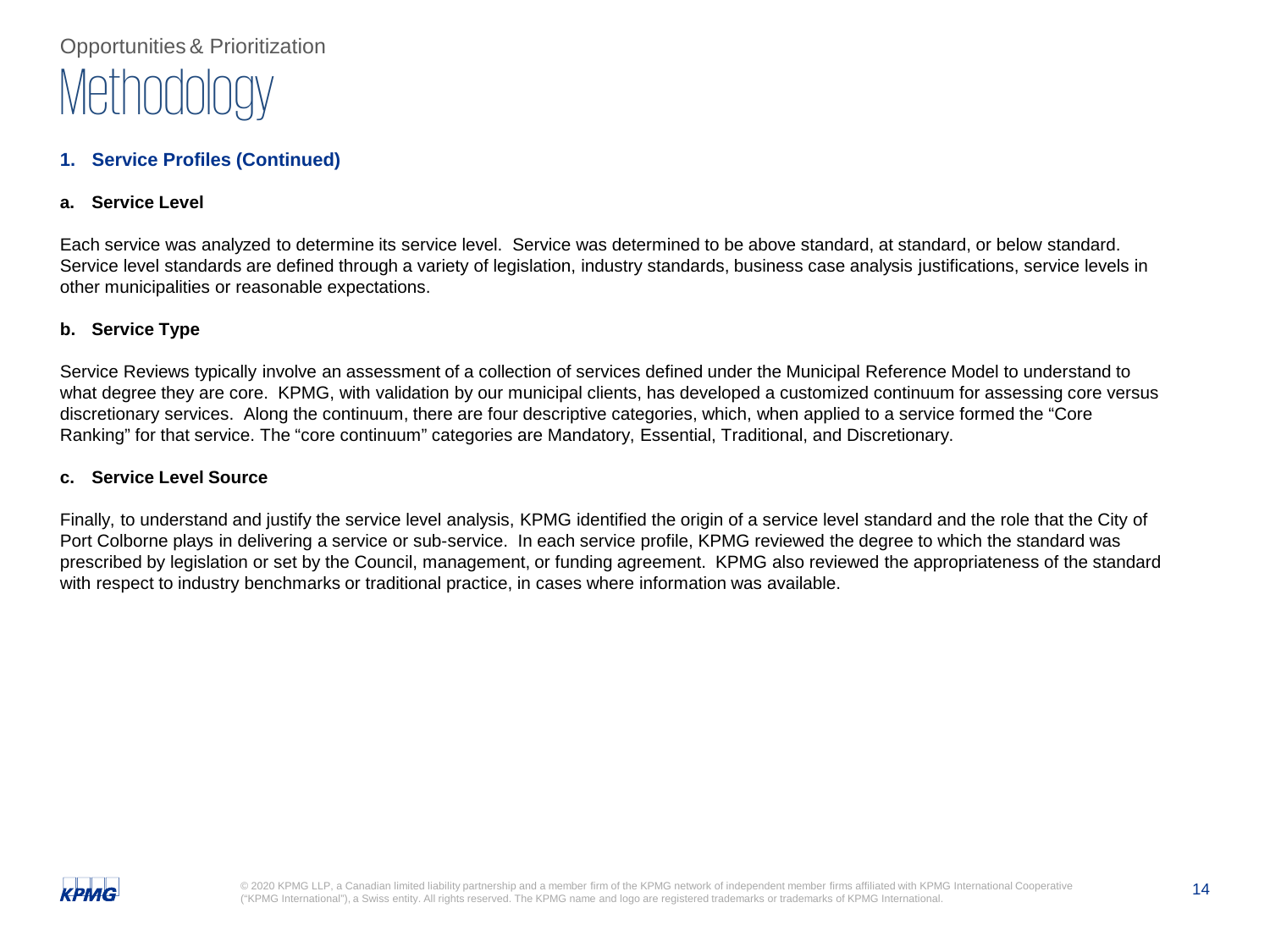### **2. Opportunity Identification**

The second step in the Service Review was the identification of potential opportunities to improve operations through the following:

### **a. Types of Opportunities**

- Elimination or transfer services, or increased cost recovery **Fig. 2** Alternative service delivery approaches
- Re-engineered services to increase efficiency and effectiveness Changed service levels
- 
- 





© 2020 KPMG LLP, a Canadian limited liability partnership and a member firm of the KPMG network of independent member firms affiliated with KPMG International Cooperative 15 ("KPMG International"), a Swiss entity. All rights reserved. The KPMG name and logo are registered trademarks or trademarks of KPMG International.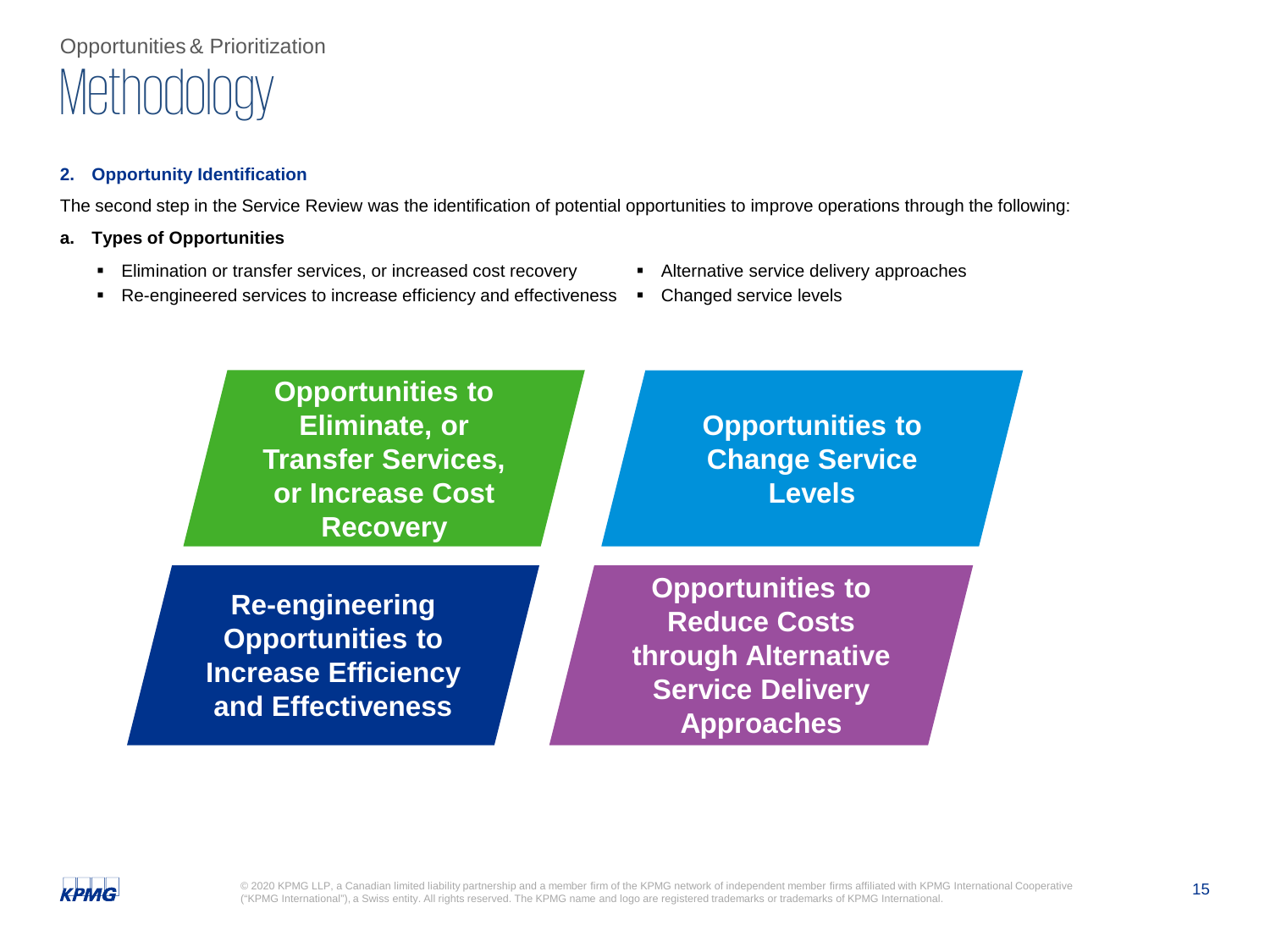### **b. Opportunities Ranking**

In a series of working sessions, KPMG and the Project Team identified opportunities for improved efficiency and effectiveness in the delivery of City services. The opportunities were then assigned an improvement type. Five different improvement types were used and opportunities could be assigned multiple improvement types. The improvement types were:

- **Modernizing bureaucratic processes**
- Reassignment of roles between levels of government
- **Digitization**
- **Devolution**
- Alternative financing and procurement

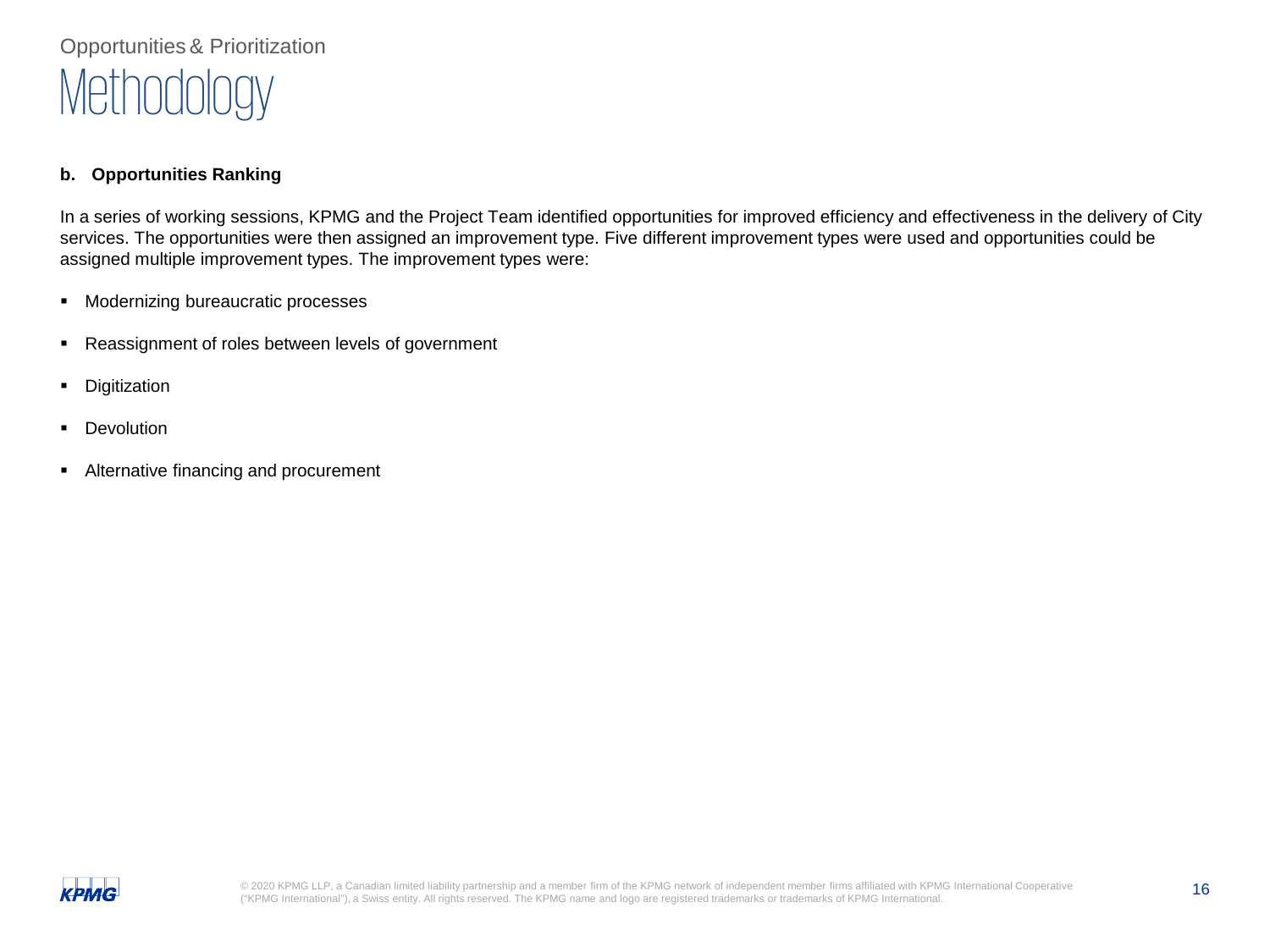### **b. Opportunities Ranking (Continued)**

Opportunities were evaluated using the criteria below and then grouped into categories of Strategic Opportunities, Top 10 Opportunities and Opportunities Requiring Further Study. The following pages present the opportunities by group, our analysis summary, and the type of improvement based upon the New Public Sector Delivery Model.

| <b>Assessment Criteria</b>        | <b>Description</b>                                                                                                                                 |
|-----------------------------------|----------------------------------------------------------------------------------------------------------------------------------------------------|
| Operating \$ Impact               | Estimated impact on operating budget.                                                                                                              |
| Capital \$ Impact                 | Estimated impact on capital requirements.                                                                                                          |
| <b>Barriers To Implementation</b> | Barriers, issues or obstacles to implementing the opportunity:<br>Political<br>Legal<br>Labour and Contractual Obligations<br><b>Capital Costs</b> |
| <b>Recent Reviews</b>             | Recent reviews or studies conducted that provide insights on the opportunity.                                                                      |
| <b>Comparator Analysis</b>        | An assessment of service performance against comparable competitors, industry standards or leading<br>practices.                                   |
| Strategic Program<br>Alignment    | The opportunity aligns with the objectives and values of the City, the service, the Official Plan and/or Council<br>priorities.                    |
| <b>Client/Customer Impact</b>     | The impact of the opportunity on the number of clients, customers and/or people and the extent of the impact.                                      |

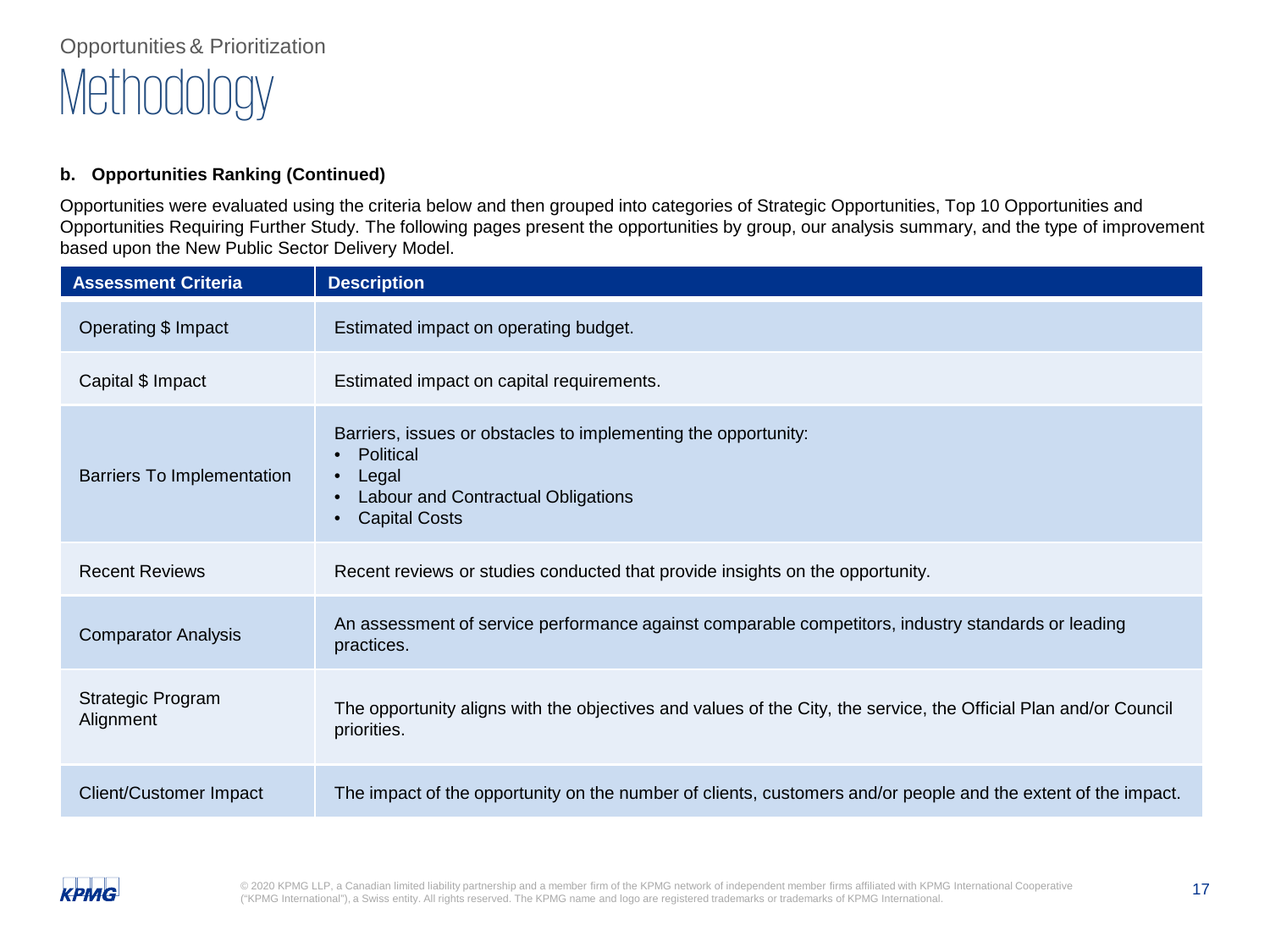# Strategic Opportunities Opportunities& Prioritization

| <b>Ref</b><br>No. | <b>Opportunity</b>                                                            | <b>Observation</b>                                                                                                                                                                                                                                                                                                  | <b>Leading Practice</b>                                                                                                                                                                                                                                                                                              | Improve-<br>ment Type             | <b>Estimated</b><br>Impact*            |
|-------------------|-------------------------------------------------------------------------------|---------------------------------------------------------------------------------------------------------------------------------------------------------------------------------------------------------------------------------------------------------------------------------------------------------------------|----------------------------------------------------------------------------------------------------------------------------------------------------------------------------------------------------------------------------------------------------------------------------------------------------------------------|-----------------------------------|----------------------------------------|
| $\overline{1}$    | <b>Establish Service</b><br>Levels for Municipal<br>Services                  | The City recognizes the need for defined<br>service levels for each of it services and to<br>date has been inconsistent in establishing and<br>adhering to them. Staff identified the need for<br>clear direction and less ambiguity or mixed<br>messaging as a result of not having<br>established service levels. | Established service levels manage citizen<br>expectations and provide clear direction to<br>staff. They also allow for appropriate<br>planning for resourcing (people and assets)<br>and the appropriate budget allocations.                                                                                         | Modernizing<br><b>Bureaucracy</b> | Tax/rate<br>benefit<br><\$100k/year    |
| 2                 | Revise and Update<br>Strategic Plan with<br>Departmental<br>Mandates and KPIs | The City recognizes the need to revise and<br>update the Strategic Plan. The Strategic Plan<br>needs to include departmental mandates and<br>KPIs for each department. Staff identified the<br>inconsistency and lack of understanding of<br>these mandates and KPIs.                                               | Strategic Plans are for 3-5 years and viewed<br>and updated on a regular basis. They also<br>align the community with Council and City<br>staff. Department Mandates and KPIs<br>manage expectations, provide clear direction<br>and allow for individual and City growth to<br>meet or exceed said KPIs.            | Modernizing<br><b>Bureaucracy</b> | Tax/rate<br>benefit<br><\$100k/year    |
| 3                 | Integrate Culture<br><b>Strategic Plans</b>                                   | The City recognizes the opportunity to<br>integrate various culture-related initiatives and<br>strategic plans. Staff identified the opportunity<br>to review resourcing (people, assets and<br>funding) for planning and hosting various<br>cultural events.                                                       | The integration of strategic planning for<br>culture-related initiatives will lead to cost<br>effectiveness, innovation, and modernization<br>of multiple cultural events. The City will be<br>able to build on its foundation of initiatives<br>such the Marine Museum, the Roselawn<br>Centre, and Canal Days etc. | Modernizing<br><b>Bureaucracy</b> | Tax/rate<br>benefit<br>$<$ \$100k/year |

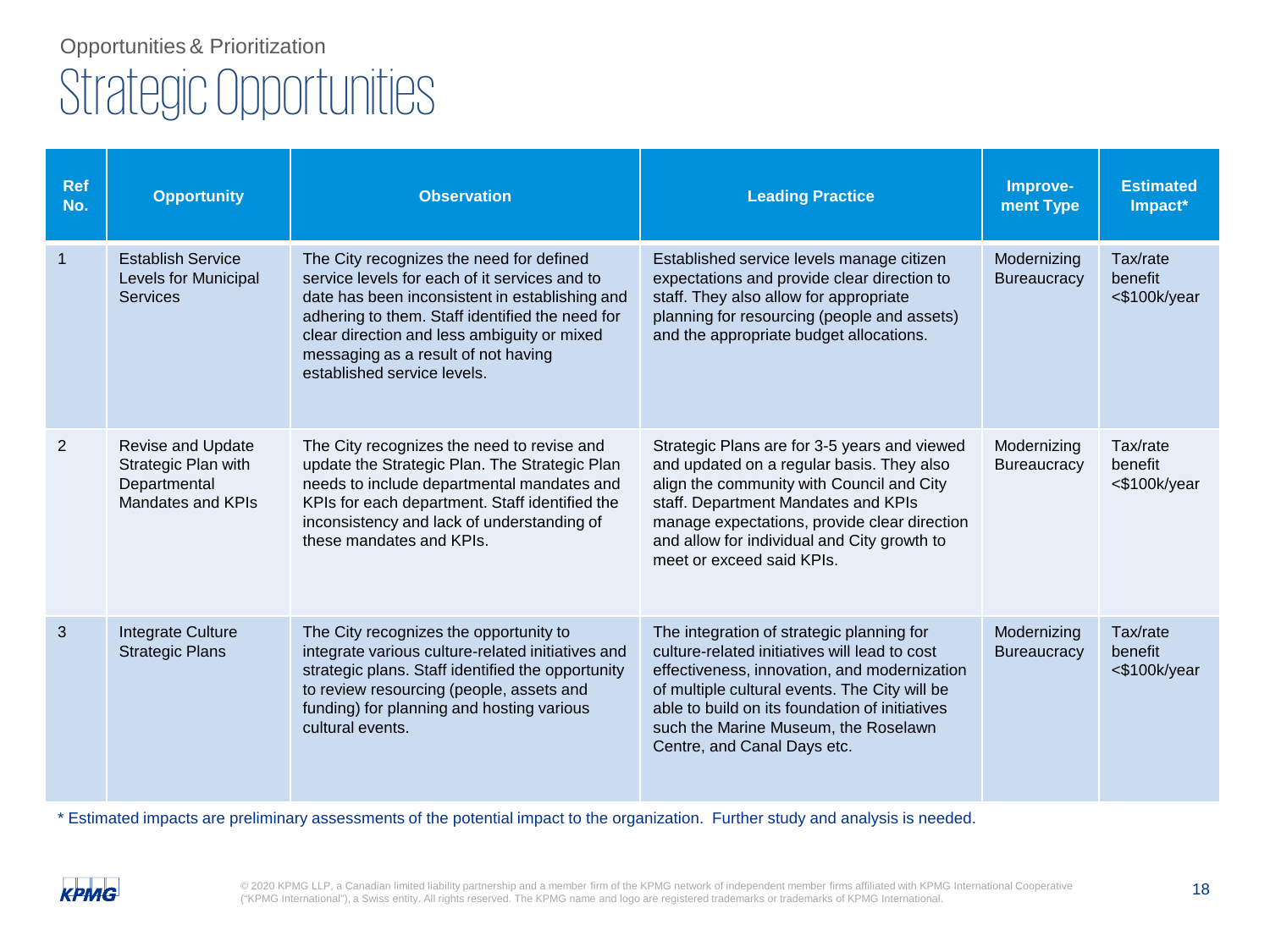| <b>Ref</b><br>No. | <b>Opportunity</b>                                                           | <b>Observation</b>                                                                                                                                                                                                                                                                                                                                                                                                                                                                                                                                                                                                                                                                                                                                                                         | <b>Leading Practice</b>                                                                                                                                                                                                           | Improve-<br>ment Type             | <b>Estimated</b><br>Impact*         |
|-------------------|------------------------------------------------------------------------------|--------------------------------------------------------------------------------------------------------------------------------------------------------------------------------------------------------------------------------------------------------------------------------------------------------------------------------------------------------------------------------------------------------------------------------------------------------------------------------------------------------------------------------------------------------------------------------------------------------------------------------------------------------------------------------------------------------------------------------------------------------------------------------------------|-----------------------------------------------------------------------------------------------------------------------------------------------------------------------------------------------------------------------------------|-----------------------------------|-------------------------------------|
| $\mathbf{1}$      | <b>Conduct Fleet</b><br>Utilization Study and<br><b>Re-Finance the Fleet</b> | Municipalities are increasingly reviewing<br>The City operates and maintains a wide<br>variety of fleet vehicles and equipment to<br>their fleet operations to understand the<br>deliver municipal services across the<br>current utilization, develop standards for<br>municipality. Maintenance has become<br>right-sizing the fleet and for future vehicle<br>selection, and leverage possible efficiencies<br>increasingly complex with pressure of<br>from "green" vehicles and shared economy<br>upcoming replacement needs. A fleet strategy<br>and utilization study would assist the City in<br>business models.<br>better understanding its current operations,<br>improve asset management practices, and<br>enhance planning for short-term and long-<br>term financing needs. |                                                                                                                                                                                                                                   | Modernizing<br><b>Bureaucracy</b> | Tax/rate<br>benefit<br><\$100k/year |
| 2                 | Develop a Facility<br><b>Condition Assessment</b><br>and Financial Plan      | The City maintains multiple older facilities that<br>are well taken care of. With older buildings<br>there are opportunities for efficiencies and<br>accessibility improvements. There is<br>significant overtime and use of contract<br>resources. The City may benefit from<br>additional full-time trade resources to offset<br>overtime and contracts. With the recent onset<br>of COVID-19, the City is further challenged to<br>implement additional enhancements.                                                                                                                                                                                                                                                                                                                   | Municipalities are leveraging Lifecycle<br>Management approaches with energy-<br>efficient programs to enhance the long-term<br>maintenance of their facilities.                                                                  | Modernizing<br><b>Bureaucracy</b> | Tax/rate<br>benefit<br>>\$100k/year |
| 3                 | <b>Review Service</b><br>Delivery of GIS<br><b>Services</b>                  | The demand for GIS services is required<br>across multiple departments in the City. There<br>is a need for current and updated data that is<br>readily accessible by multiple staff. This<br>would entail mapping all City-owned and<br>managed assets.                                                                                                                                                                                                                                                                                                                                                                                                                                                                                                                                    | Municipalities can benefit from third-party<br>delivery of GIS services across the City.<br>Outsourcing allows the City to focus on the<br>delivery of City services and benefit from the<br>expertise of a third party provider. | Modernizing<br><b>Bureaucracy</b> | Tax/rate<br>benefit<br>>\$100k/year |

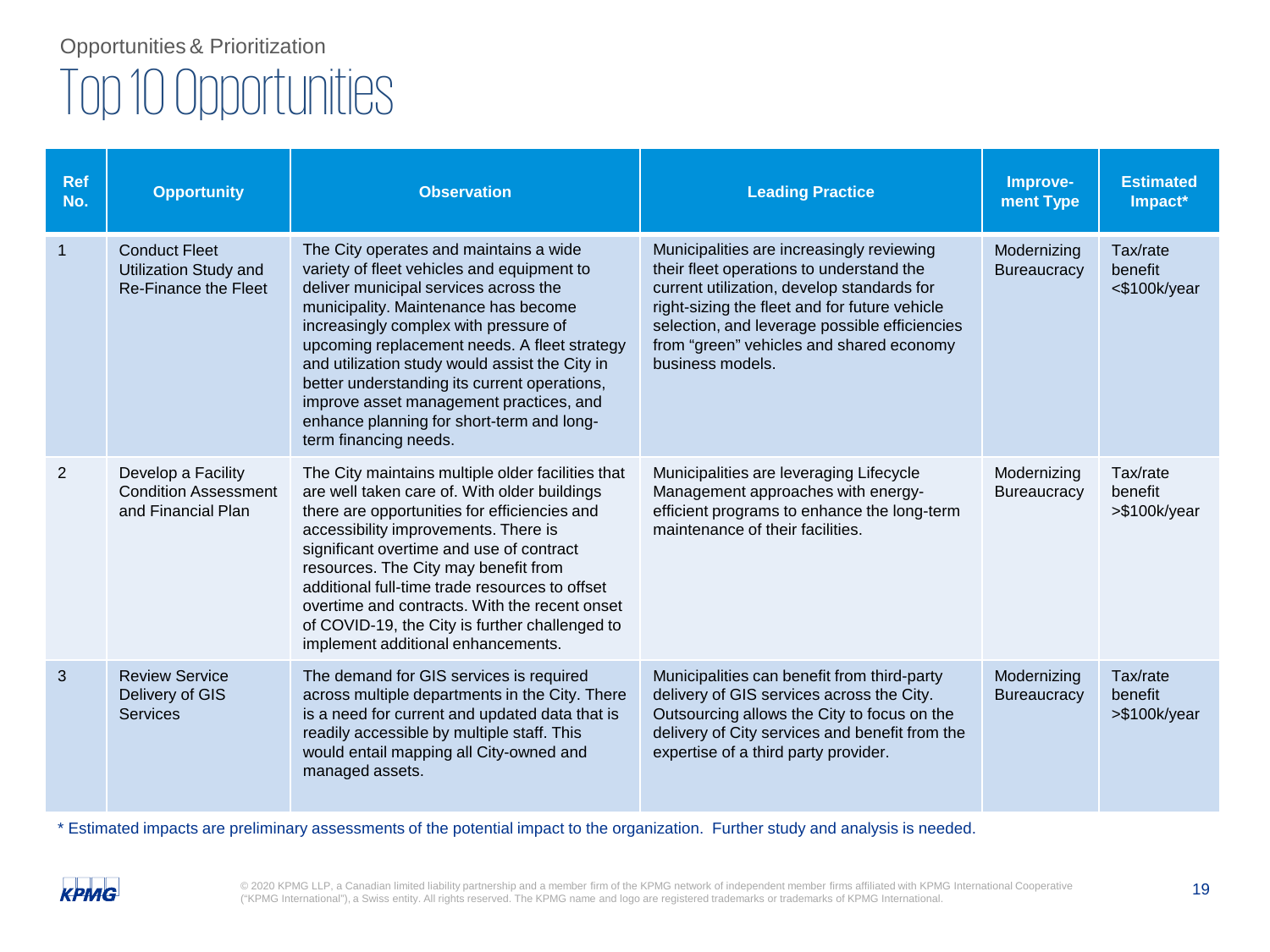| <b>Ref</b><br>No. | <b>Opportunity</b>                                                                               | <b>Observation</b>                                                                                                                                                                                                                                              | <b>Leading Practice</b>                                                                                                                                                                                 | Improve-<br>ment Type             | <b>Estimated</b><br>Impact*          |
|-------------------|--------------------------------------------------------------------------------------------------|-----------------------------------------------------------------------------------------------------------------------------------------------------------------------------------------------------------------------------------------------------------------|---------------------------------------------------------------------------------------------------------------------------------------------------------------------------------------------------------|-----------------------------------|--------------------------------------|
| $\overline{4}$    | <b>Conduct Lean Six</b><br>Sigma Process<br>Review and<br><b>Modernize Business</b><br>Processes | Many departments within the City identified<br>the need to standardize and define processes<br>to deliver City services. Many of the existing<br>processes have not been reviewed in recent<br>years and newer areas do not have well-<br>documented processes. | Municipalities are looking to best practices<br>such as Lean Six Sigma Process Reviews to<br>modernize their business processes. These<br>reviews lead to streamlined and enhanced<br>service delivery. | Modernizing<br><b>Bureaucracy</b> | Tax/rate<br>benefit<br>>\$100k/year  |
| 5                 | <b>Review Seasonal</b><br><b>Staffing Model</b>                                                  | There are multiple seasonal positions across<br>the City. There is an opportunity to<br>consolidate into full-time positions which will<br>lead to retention of staff, cost savings and<br>overall better delivery of services.                                 | Municipalities are conducting reviews to<br>reduce the use of contract employees,<br>improve retention, retain intellectual capital,<br>and find potential cost-savings.                                | Modernizing<br><b>Bureaucracy</b> | Tax/rate<br>benefit<br><\$100k/year  |
| 6                 | Continually review<br>Job Classifications for<br>Outside Workers and<br>the CBA                  | Continually reviewing job descriptions will<br>ensure efficient operations that are in line with<br>the City's objectives. This opportunity could<br>also provide more flexibility for the City and<br>opportunity for the individuals.                         | Municipalities are revising CBAs to build in<br>the necessary flexibility across roles.                                                                                                                 | Modernizing<br><b>Bureaucracy</b> | Tax/rate<br>benefit<br>> \$100k/year |

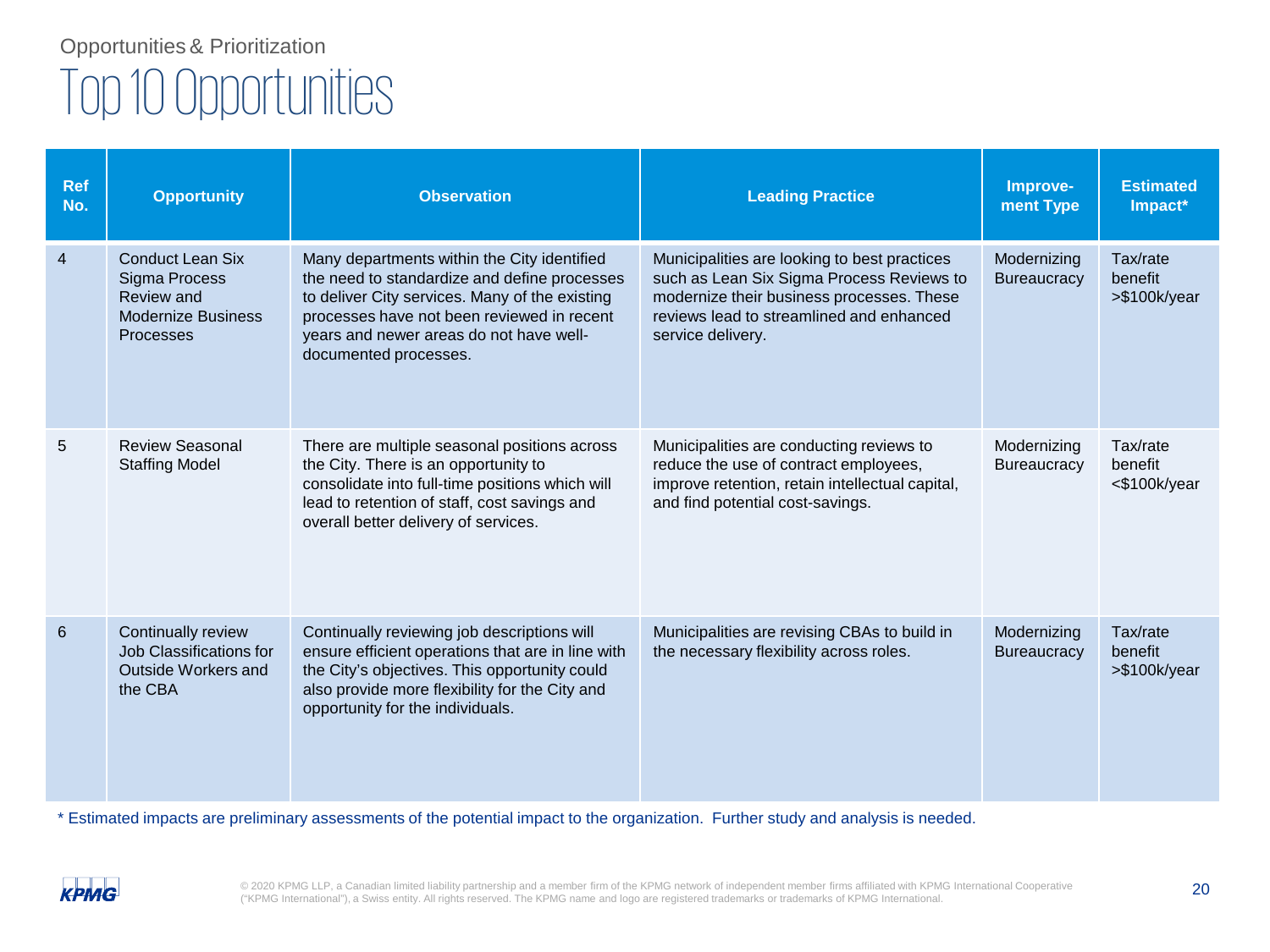| <b>Ref</b><br>No. | <b>Opportunity</b>                                                                                                                     | <b>Observation</b>                                                                                                                                                                                                                                                                                                                     | <b>Leading Practice</b>                                                                                                                                                                                                                                                                                         | Improve-<br>ment Type             | <b>Estimated</b><br>Impact*         |
|-------------------|----------------------------------------------------------------------------------------------------------------------------------------|----------------------------------------------------------------------------------------------------------------------------------------------------------------------------------------------------------------------------------------------------------------------------------------------------------------------------------------|-----------------------------------------------------------------------------------------------------------------------------------------------------------------------------------------------------------------------------------------------------------------------------------------------------------------|-----------------------------------|-------------------------------------|
| $\overline{7}$    | <b>Review Data</b><br>Management and<br><b>Identify Business</b><br>Intelligence<br>Opportunities                                      | The City identified a lack of understanding of<br>data available and accessibility for data to be<br>shared across departments with a result of<br>duplicate data being retained in various ways<br>across the City.                                                                                                                   | Having well-defined data management<br>practices will allow for increased efficiency,<br>more reliable and quality data, better<br>business intelligence and analysis, and<br>improved communications across the City.                                                                                          | Modernizing<br><b>Bureaucracy</b> | Tax/rate<br>benefit<br><\$100k/year |
| 8                 | Undertake a Review<br>of Overtime and<br><b>Resource Utilization</b><br>Including the Back-<br>Filling with Vacancies<br>and Timelines | Many departments are experiencing the need<br>for overtime suggesting it is time for a review<br>to look at root cause to develop the<br>appropriate recruitment and retention<br>strategy.                                                                                                                                            | Reducing overtime with the potential for<br>additional full-time resources improves<br>delivery of services and overall staff morale.                                                                                                                                                                           | Modernizing<br><b>Bureaucracy</b> | Tax/rate<br>benefit<br><\$100k/year |
| 9                 | <b>Transition to Single</b><br>Plow Operator and<br>review Grass Cutting<br>and Snow Removal<br><b>Service Delivery</b><br>Model       | The City identified a cost-savings opportunity<br>to shift from tandem to single plow operator.<br>In addition, the City identified an opportunity<br>for Operations and the Parks Departments to<br>work in tandem on the consolidation of<br>seasonal roles into full-time positions,<br>providing job security and cost efficiency. | Many municipalities have transitioned to<br>single plow operators to realize cost savings.<br>Municipalities are continually striving to<br>deliver the best service for the best cost<br>which may entail insourcing or outsourcing<br>services or utilizing a combination of<br>contract/full-time resources. | Modernizing<br><b>Bureaucracy</b> | Tax/rate<br>benefit<br><\$100k/year |

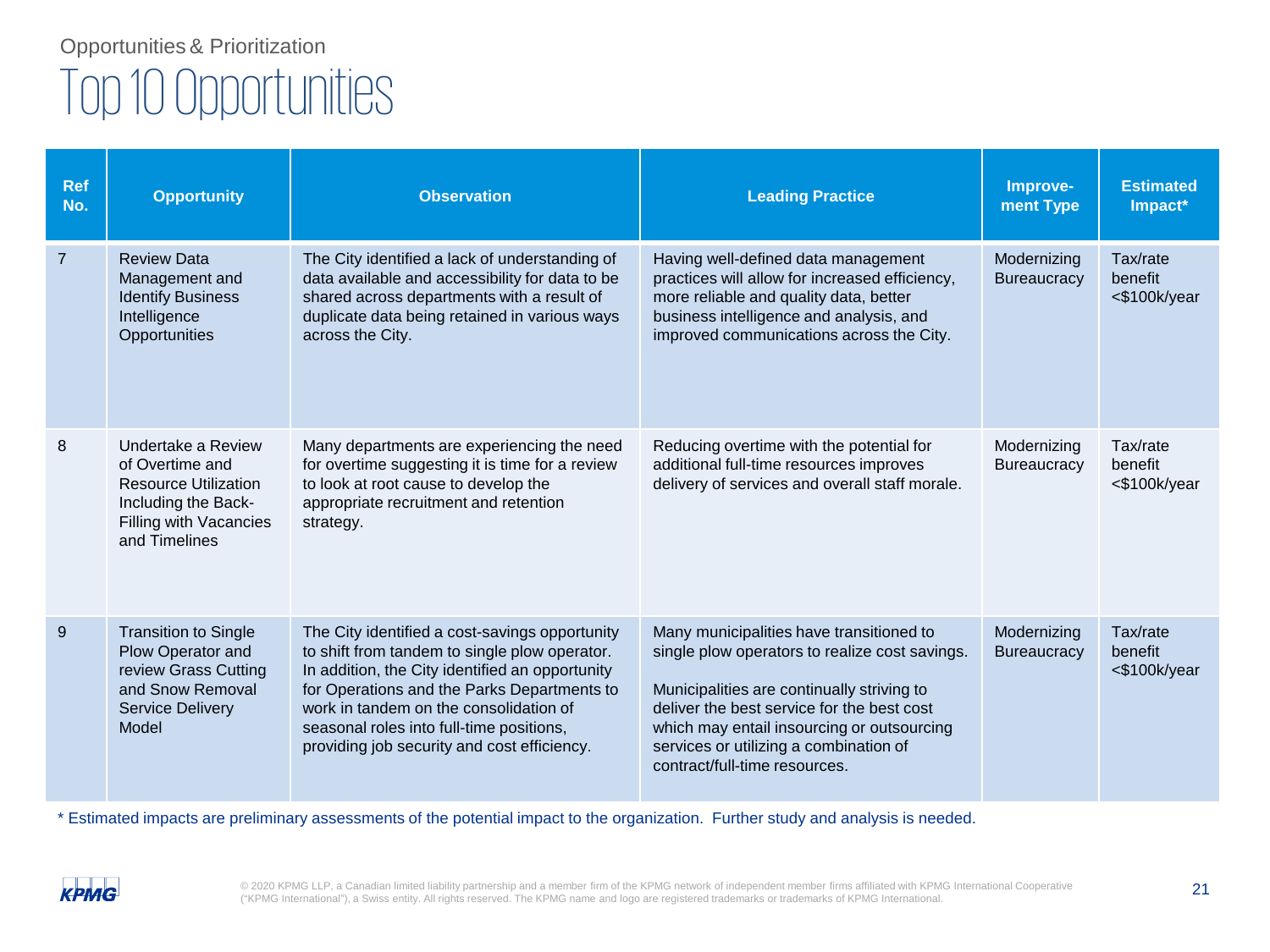| <b>Ref</b><br>No. | <b>Opportunity</b>                                                      | <b>Observation</b>                                                                                                                         | <b>Leading Practice</b>                                                                                                                                                                                                                                    | Improve-<br>ment Type             | <b>Estimated</b><br>Impact*         |
|-------------------|-------------------------------------------------------------------------|--------------------------------------------------------------------------------------------------------------------------------------------|------------------------------------------------------------------------------------------------------------------------------------------------------------------------------------------------------------------------------------------------------------|-----------------------------------|-------------------------------------|
| 10 <sup>1</sup>   | Delivery of Health<br>Services/ Physician<br><b>Recruitment Program</b> | The city has identified an opportunity to re-<br>evaluate mandate, role and function of Health<br>Services/ Physician Recruitment Program. | Evaluate ongoing programs for physician<br>recruitment. Consider redefining/narrowing<br>the scope of the program and outsourcing<br>administration to the Niagara Physician<br>Recruitment and Retention Program to<br>eliminate duplication of services. | Modernizing<br><b>Bureaucracy</b> | Tax/rate<br>benefit<br><\$100k/year |

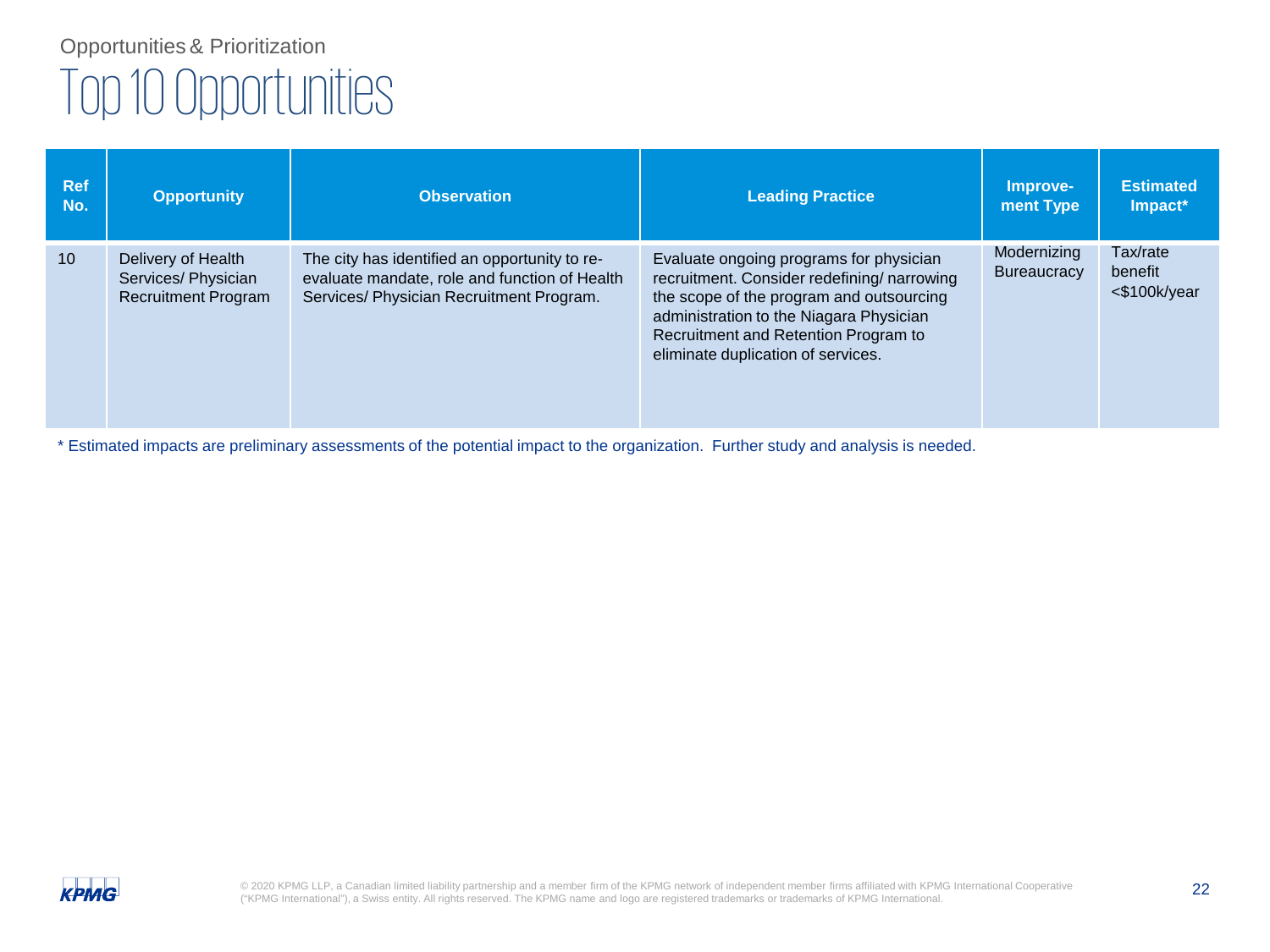# Opportunities Requiring Further Study Opportunities& Prioritization

### **Opportunity Opportunity**

Develop Long-Term Financial Plan with Lifecycle Costing

Develop a Financial Reporting Process for Council and Management

Review Resourcing for Roles That Require Ongoing 24/7 Support Roles (E.G. IT, Comms, Emergency Management)

Create a People Development, Retention and Succession Plan

Conduct a Corporate Security and Privacy Review

Implement Adopt-A-Road Program

Create Backups for Critical Positions with Cross-Training

Review Economic Development Service Delivery Model

Review Telecommunications Backbone to Ensure Consistent Service Delivery Across All City Facilities and Sites Establish User Group to Focus On Cost Recoveries

Implement Performance Management and Goal Setting

Implement Open Data for the City

Develop Infrastructure Needs Study for All Linear Assets

Review Communication Policies (Social Media, Communications Etc.) Conduct Road Needs Study

| <b>Opportunity</b>                                                            |
|-------------------------------------------------------------------------------|
| Consistent Technology Training Program for Staff                              |
| Conduct Review of Job Descriptions and Compensation                           |
| Conduct a Review of Municipal Standards and Operational<br><b>Guidelines</b>  |
| <b>Review Revenue Agreements</b>                                              |
| <b>Conduct User Fee Review</b>                                                |
| Review 3P for Infrastructure Financing                                        |
| <b>Further Refine Organizational Structure</b>                                |
| Develop Risk Management Plan                                                  |
| Develop Policies and Procedures for Data Management and<br>Retention          |
| Improve the Development Application Process                                   |
| <b>Streamline the Procurement Process</b>                                     |
| Review and Update Technology Policies and Procedures<br>including Remote etc. |
| Implement a Formal Project Management Process                                 |
| <b>Implement Activity-Based Budgeting</b>                                     |
| Identify and Promote Citizen Volunteer Opportunities                          |



© 2020 KPMG LLP, a Canadian limited liability partnership and a member firm of the KPMG network of independent member firms affiliated with KPMG International Cooperative 23 ("KPMG International"), a Swiss entity. All rights reserved. The KPMG name and logo are registered trademarks or trademarks of KPMG International.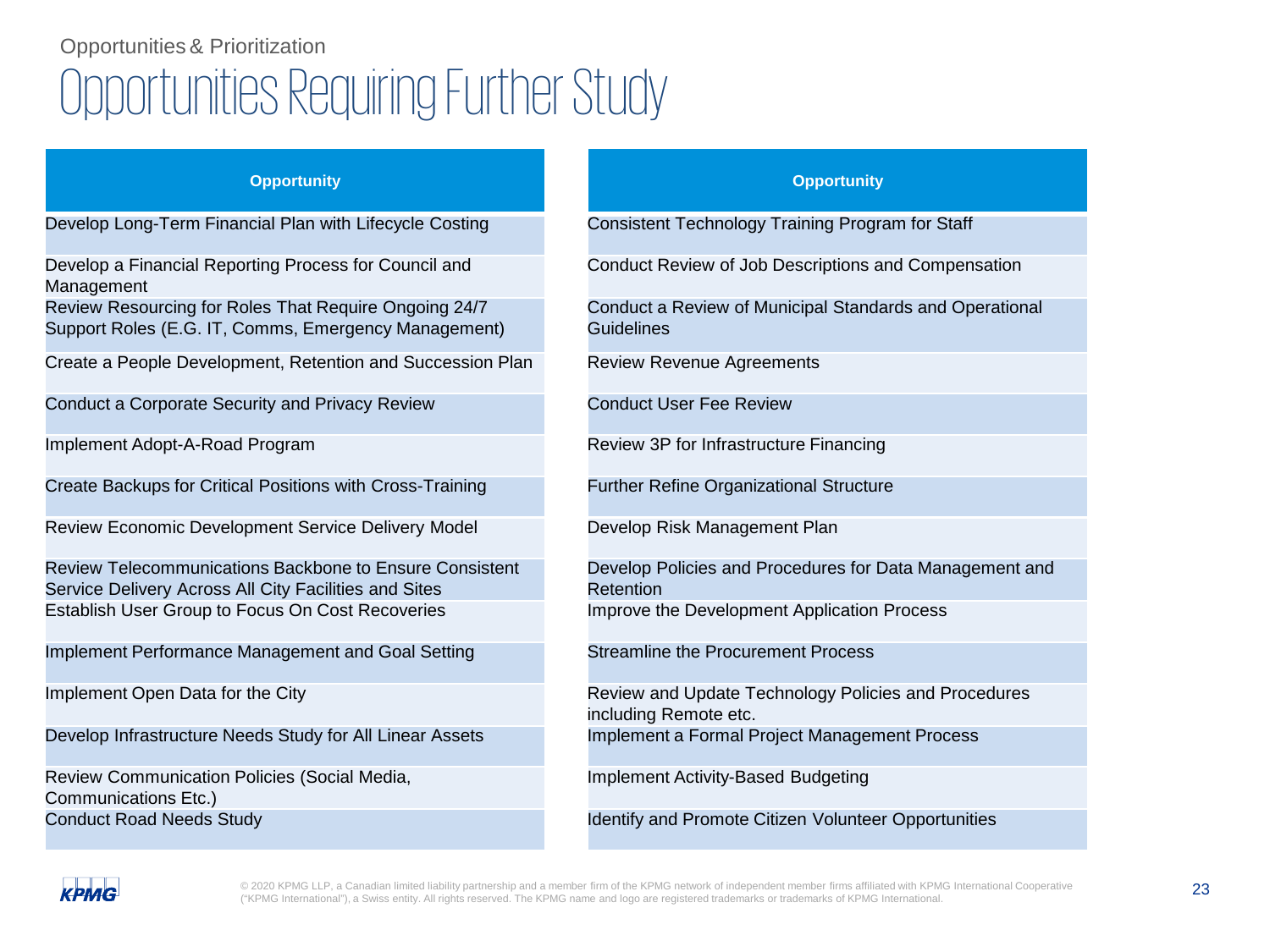# Opportunities Requiring Further Study (continued) Opportunities& Prioritization

### **Opportunity**

Review Opportunities for Potential Devolvement of Business Units Into Corporations

Invest in IT Software for Business Processes

Review Multiple Payment Sites

Review Municipal Services for Alternative Service Delivery

Reduce Parkettes and Reinvest In Community Parks

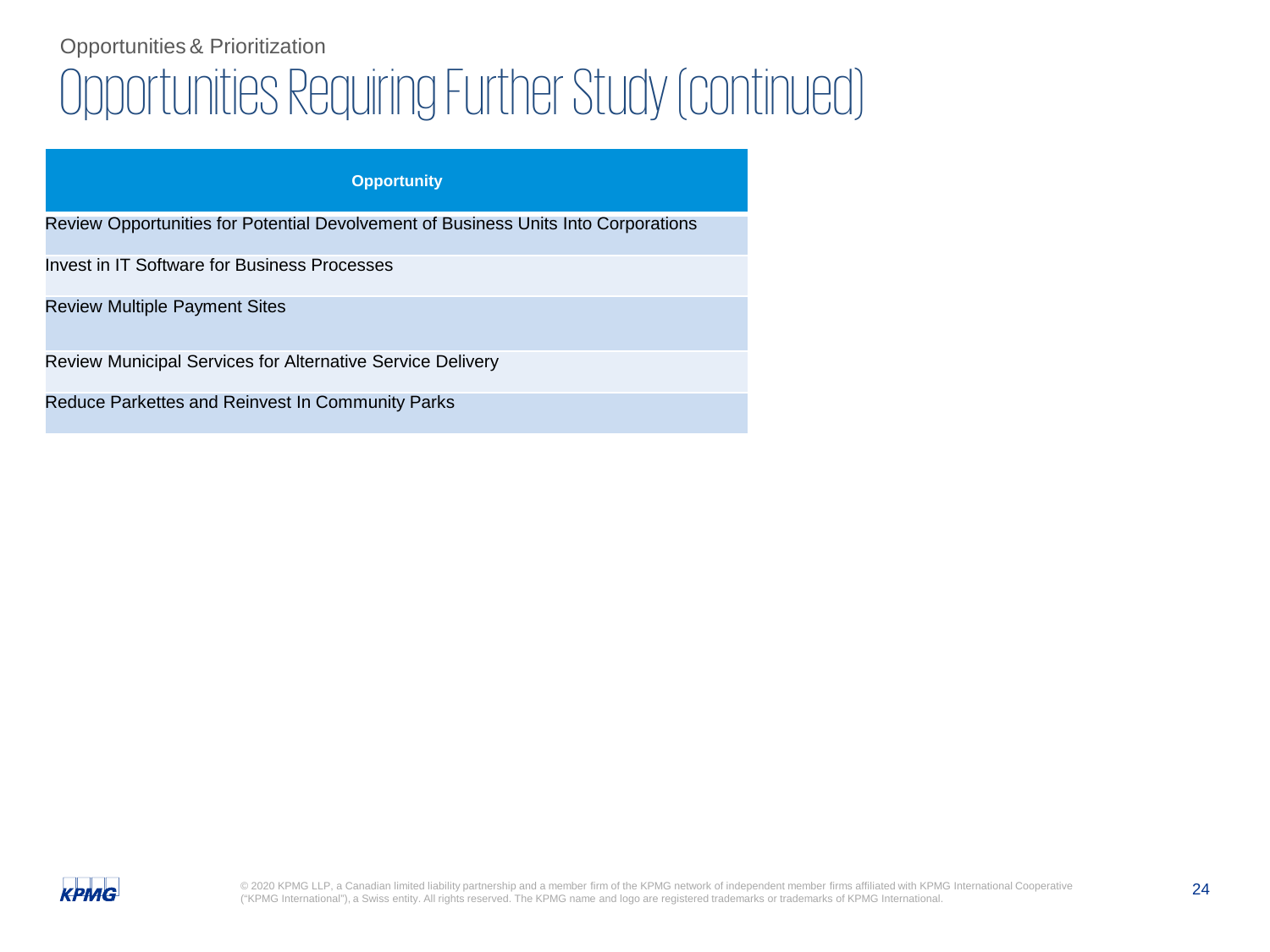# City Building & Regional Opportunities Opportunities& Prioritization

### **Opportunity**

Evaluate CRM Partnership Opportunities with Neighbouring Municipalities

Partner with Niagara Libraries for Shared Service Delivery

Review Shared Service Delivery Models with Niagara Municipalities

Consolidate CEMC Services with Neighbouring Municipalities

Separate Storm Sewer and Sanitary Waste Treatment

Build a Permanent Farmer's Market

Establish City Land Management Framework Review City Land Ownings and Identify Surplus Land

Build a Discovery Centre for Culture and Recreation

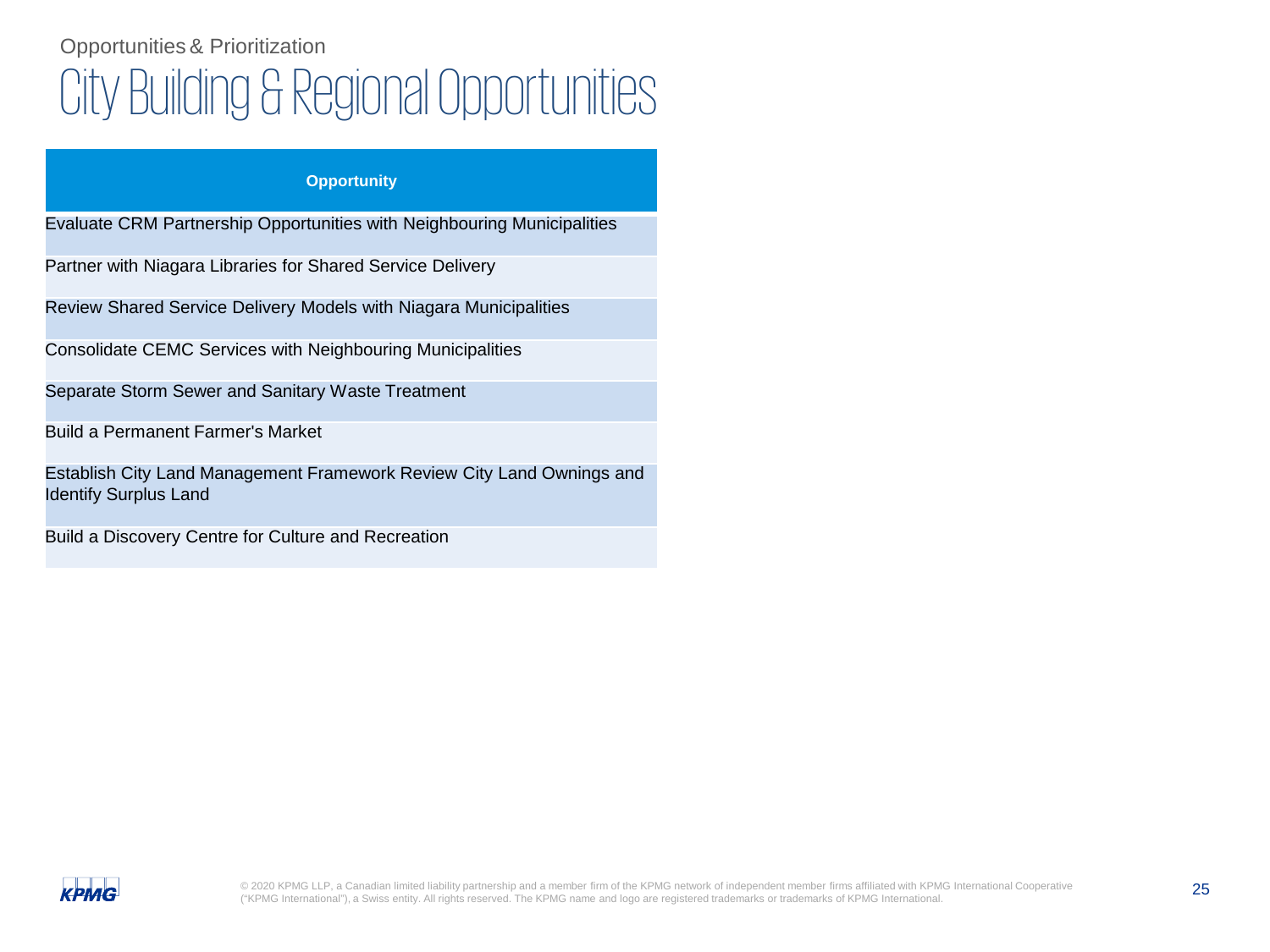# Projects Underway Opportunities& Prioritization

| <b>Opportunity</b> |  |
|--------------------|--|
|                    |  |

Marina Operations Alternative Service Delivery

Develop a Customer Service Intake Process

Conduct Employee Surveys On a Regular Basis

Review Business Continuity Planning to Include Longer-Term Events In Light of COVID-19

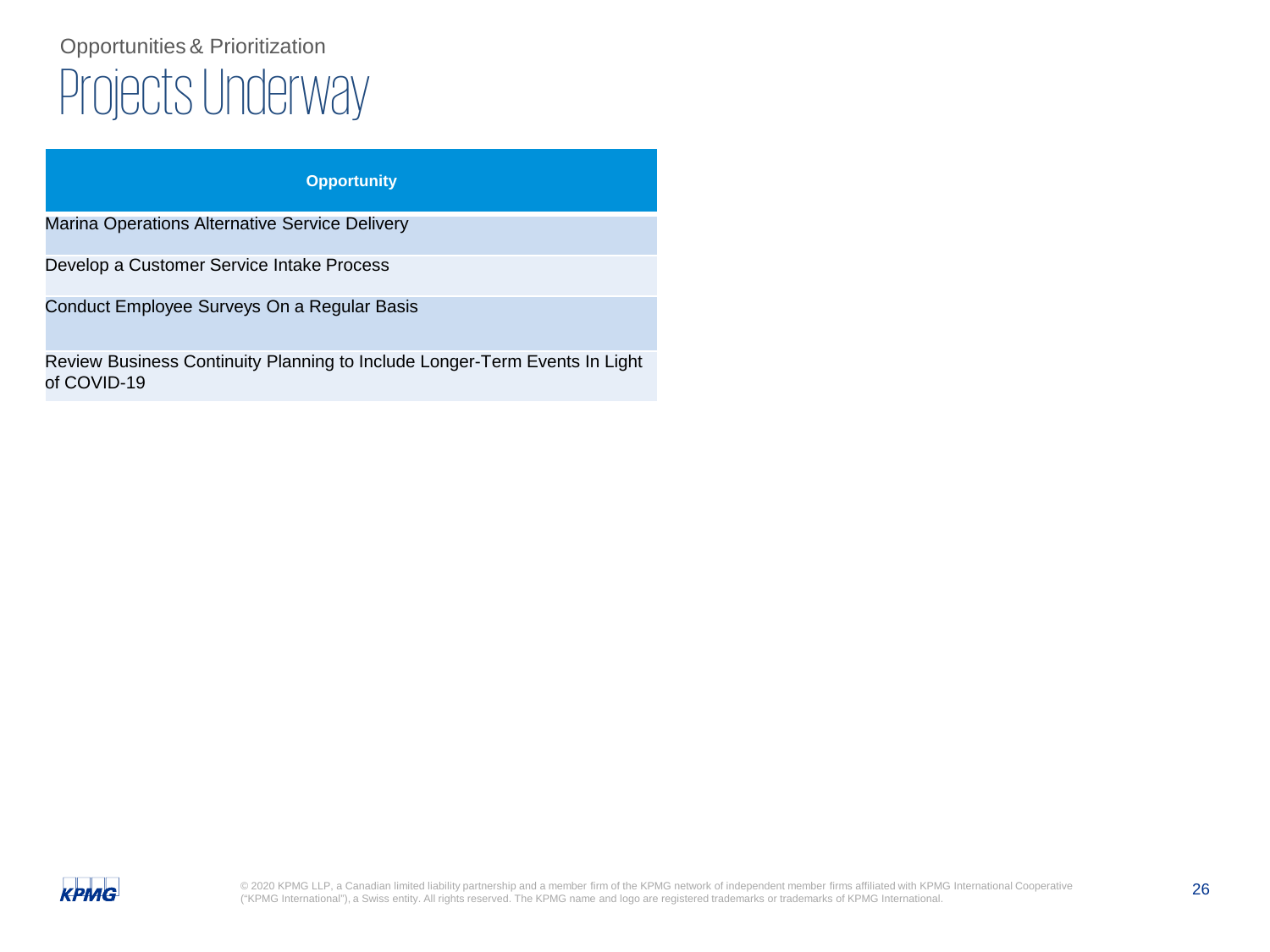# **Conclusion** Summary and Next Steps

### **Summary**

KPMG was engaged by the City of Port Colborne to undertake a service review. The overall goal of the service review was to better understand the current suite of services, and identify opportunities for improvements, and efficiencies.

In a series of working sessions, KPMG with the Project Team identified opportunities for improved efficiency and effectiveness in the delivery of City services. The opportunities and prioritization provide a roadmap to improve the overall effectiveness and efficiency of the City's current service delivery model. The opportunities reflect the observations and findings from multiple stakeholder engagements with management and staff including a survey that was open to all staff for their input. In addition to the three strategic and top ten opportunities, many more were identified and have been categorized for future review and consideration.

### **Next Steps**

The Senior Leadership will determine the approach, timing and resources to implement the strategic and top ten opportunities.

Updating the City Strategic Plan and Service Levels can commence simultaneously and the Service Levels should align to the Strategic Plan. The integration of the Culture Strategic Plans should commence following the update of the City Strategic Plan.



The Top Ten Opportunities could be broken up into Quick Wins, Internal and External.

- Quick wins as the name implies can easily and quickly be implemented such as #10 Transition to Single Snow Plow Operator.
- Internal and External refer to the resourcing.
	- Internal opportunities may be completed entirely by City resources such as #9 Review Grass Cutting and Snow Removal Service Delivery Model.
	- External opportunities may require the assistance of external expertise such as #4 Lean Six Sigma Process Review and Modernize Business Processes or to augment internal resources. .

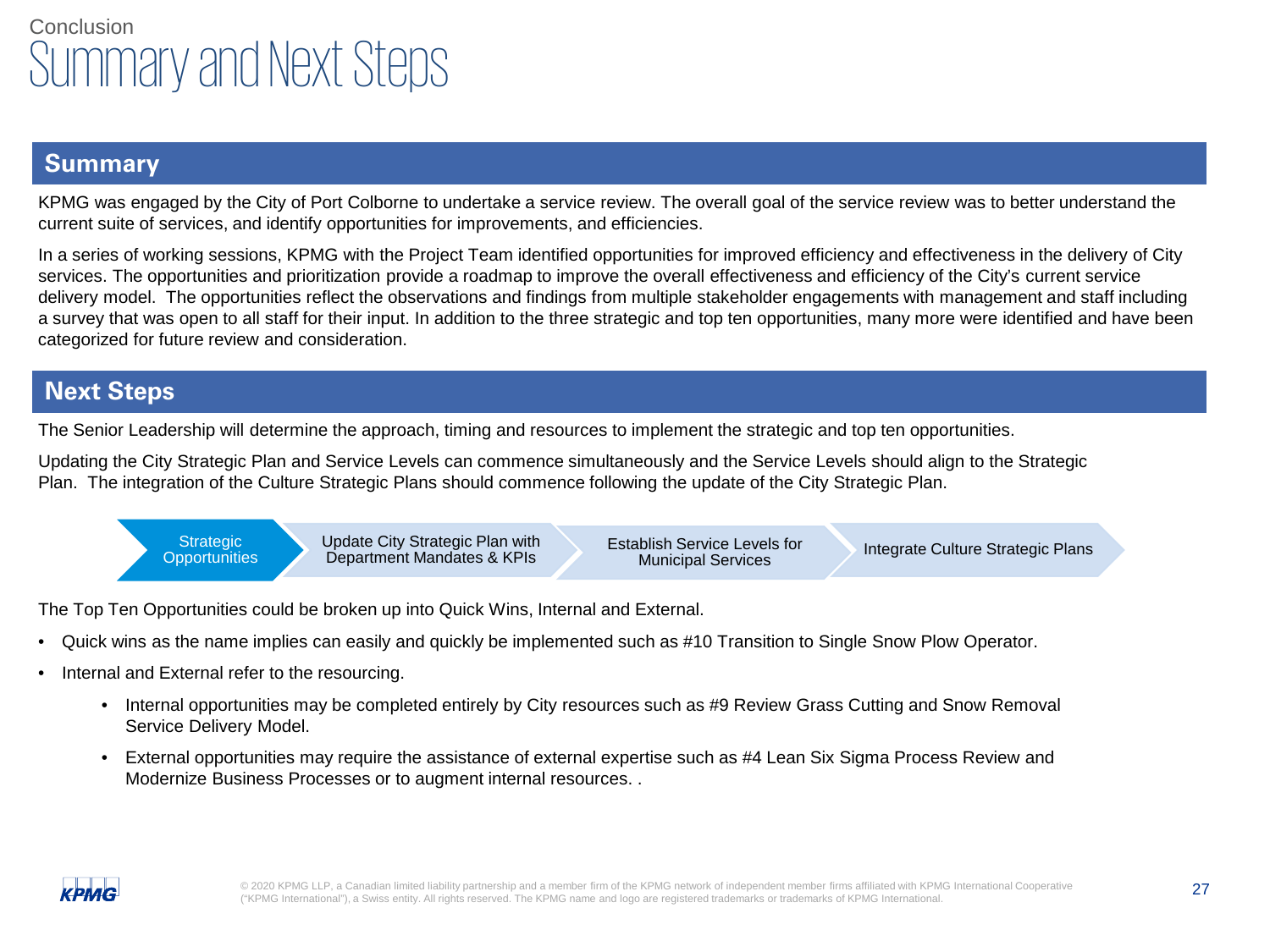# KPMG

# Appendix A Summary of Findings from **Consultations**

**City of Port Colborne Service Review Final Report**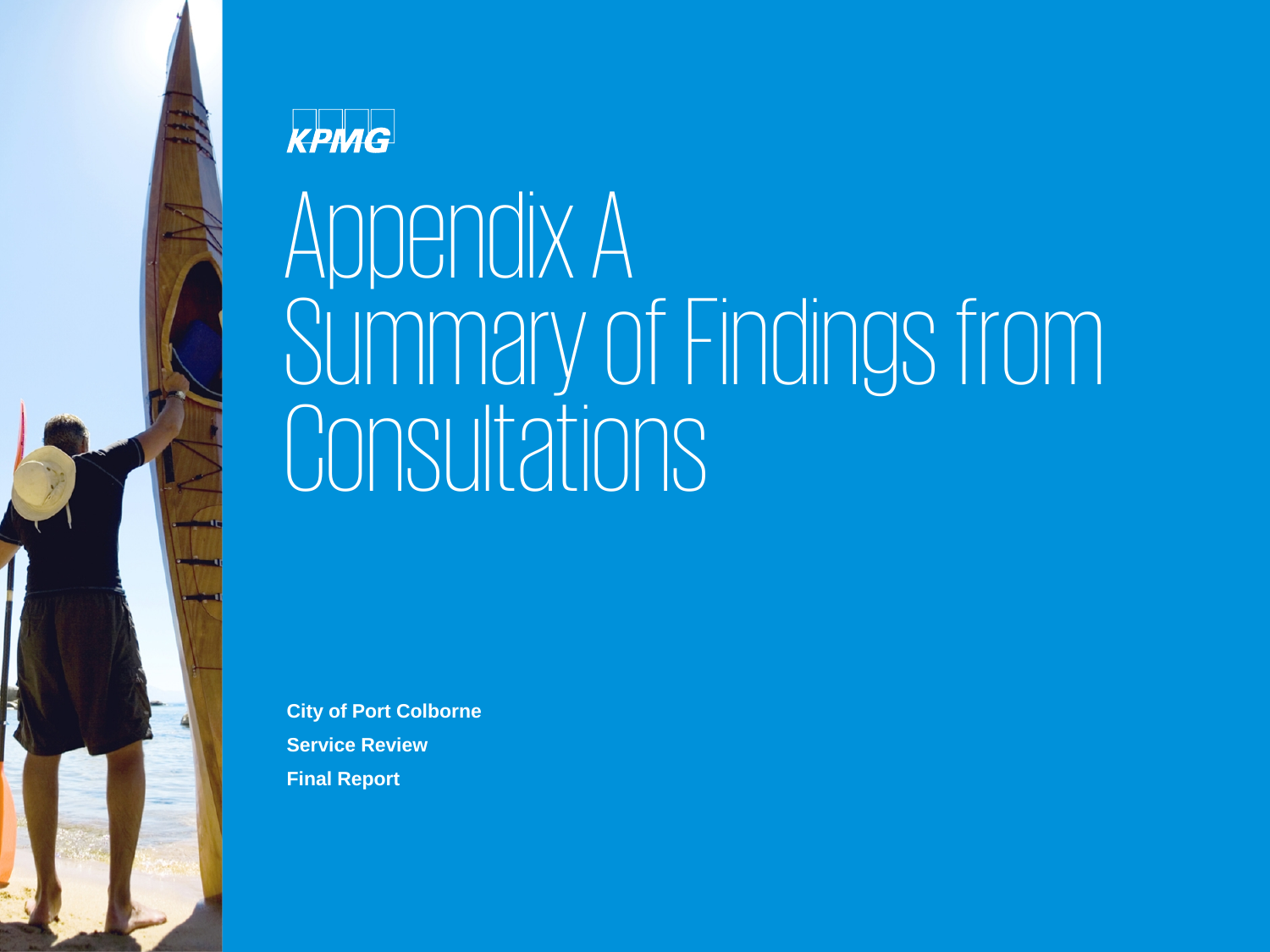# The Engagement Process Summary of Findings

As part of the City of Port Colborne service review, senior leadership and managers were interviewed to obtain an understanding of the services provided by the City, to identify challenges, to identify opportunities for financial and operational efficiencies, and to utilize key measurements for continuous improvement.

The Office of the CAO and management of each of the City's five (5) Commissions were interviewed in confidential one-on-one discussions. In addition, three focus groups of front-line municipal staff were held.

|                                                                                                                                                                                                                                                                                                       | <b>Interviews</b>                                                                                                                                                                                                                                                                                                                                                                                                                                        |
|-------------------------------------------------------------------------------------------------------------------------------------------------------------------------------------------------------------------------------------------------------------------------------------------------------|----------------------------------------------------------------------------------------------------------------------------------------------------------------------------------------------------------------------------------------------------------------------------------------------------------------------------------------------------------------------------------------------------------------------------------------------------------|
| <b>Chief Administrative Officer</b><br>Director, Community and Economic Development<br>Director, Engineering and Operations<br>Director, Fire and Emergency Services<br>Director, Planning and Development<br>Manager, Revenue and Taxation<br>Director, Library Services<br>Director/Curator, Museum | <b>Chief Building Official</b><br>Deputy Fire Chief<br><b>City Clerk</b><br>Manager, Information Technology<br>Manager, Parks and Recreation<br>Manager, Facilities<br>Manager, Operations<br>Manager, By-Law Services<br>Supervisor, Roads<br>Supervisor, Design and Construction<br>Supervisor, Development and Asset Inventory<br>Supervisor, Utilities<br>Superintendent, Drainage<br>Coordinator, Human Resources<br><b>Officer, Communications</b> |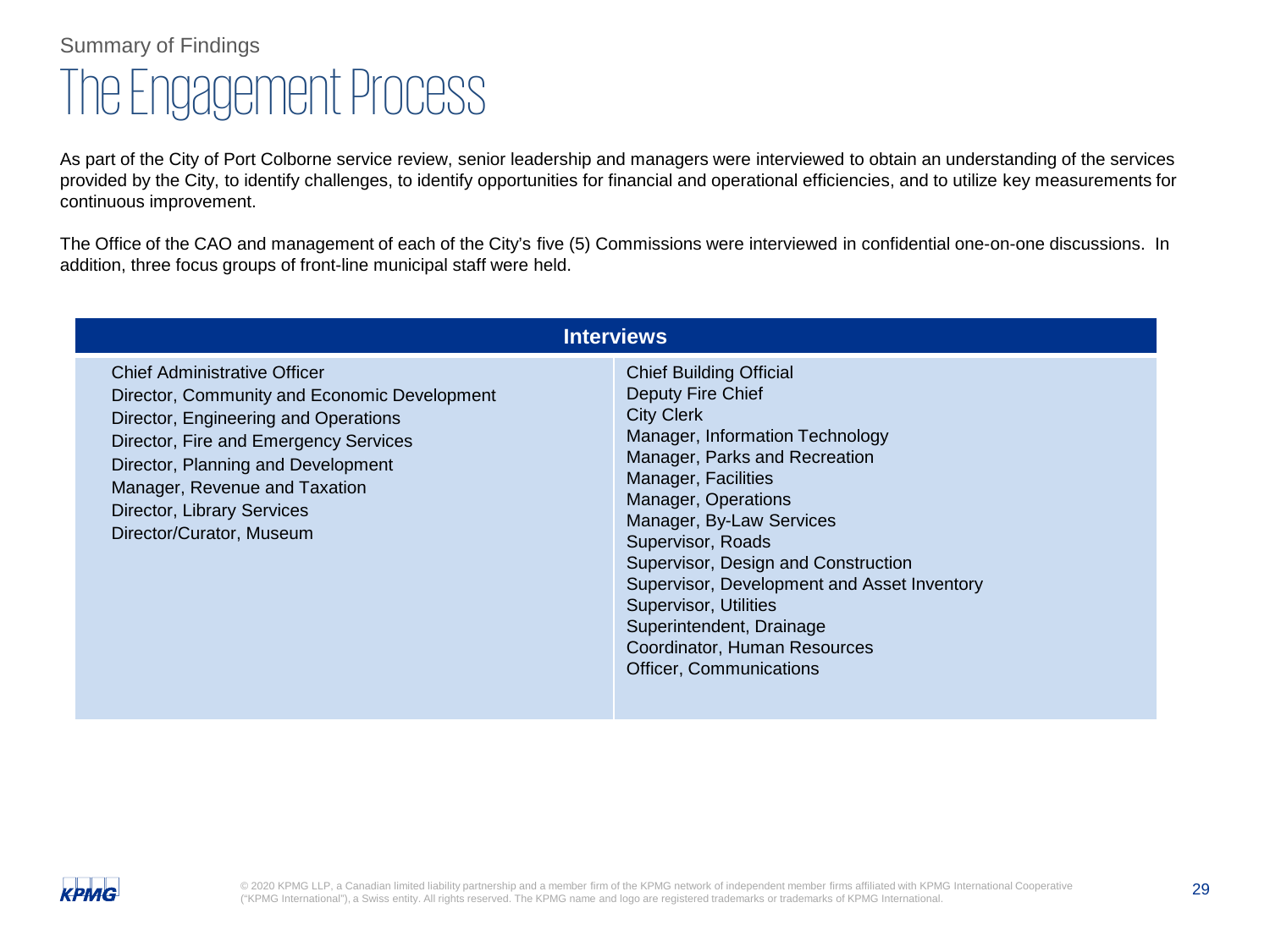# A Model for Analyzing Organizational Performance Summary of Findings

KPMG used the following model as a means of analyzing and understanding organizational performance and problems. Note: this is a model, and does not describe results for the City of Port Colborne.

|                       | Organizational<br><b>Element</b> | <b>Strategy</b>                                                                                                | <b>Structure</b>                                                                                                        | <b>Processes</b>                                                                                                                                                             | <b>People</b>                                                 | <b>Culture</b>                                                 |
|-----------------------|----------------------------------|----------------------------------------------------------------------------------------------------------------|-------------------------------------------------------------------------------------------------------------------------|------------------------------------------------------------------------------------------------------------------------------------------------------------------------------|---------------------------------------------------------------|----------------------------------------------------------------|
| Problems              |                                  | If strategy is<br>missing, unclear, or<br>not agreed upon                                                      | If the structure<br>isn't aligned to<br>the strategy                                                                    | If the development<br>of coordinating<br>mechanisms is<br>left to chance                                                                                                     | If people aren't<br>enabled and<br>empowered                  | If behaviours don't<br>reflect the<br>organization's<br>values |
|                       | Organizational<br><b>State</b>   |                                                                                                                |                                                                                                                         |                                                                                                                                                                              |                                                               |                                                                |
|                       |                                  | <b>Confusion</b>                                                                                               | <b>Friction</b>                                                                                                         | <b>Gridlock</b>                                                                                                                                                              | Low<br><b>Performance</b>                                     | <b>Distrust</b>                                                |
| <b>Organizational</b> | <b>Symptoms</b>                  | • No common<br>direction; people<br>pulling in different<br>directions<br>• No criteria for<br>decision making | • Inability to mobilize<br>resources<br>• Ineffective<br>execution; lost<br>opportunity for<br>competitive<br>advantage | • Lack of<br>collaboration<br>across boundaries<br>• Long decision and<br>innovation cycle<br>times<br>• Difficult to share<br>information and<br>leverage best<br>practices | • Effort without<br>results<br>• Low employee<br>satisfaction | • No employee<br>engagement<br>• Bureaucratic churn            |

**KPMG** 

© 2020 KPMG LLP, a Canadian limited liability partnership and a member firm of the KPMG network of independent member firms affiliated with KPMG International Cooperative 30 ("KPMG International"), a Swiss entity. All rights reserved. The KPMG name and logo are registered trademarks or trademarks of KPMG International.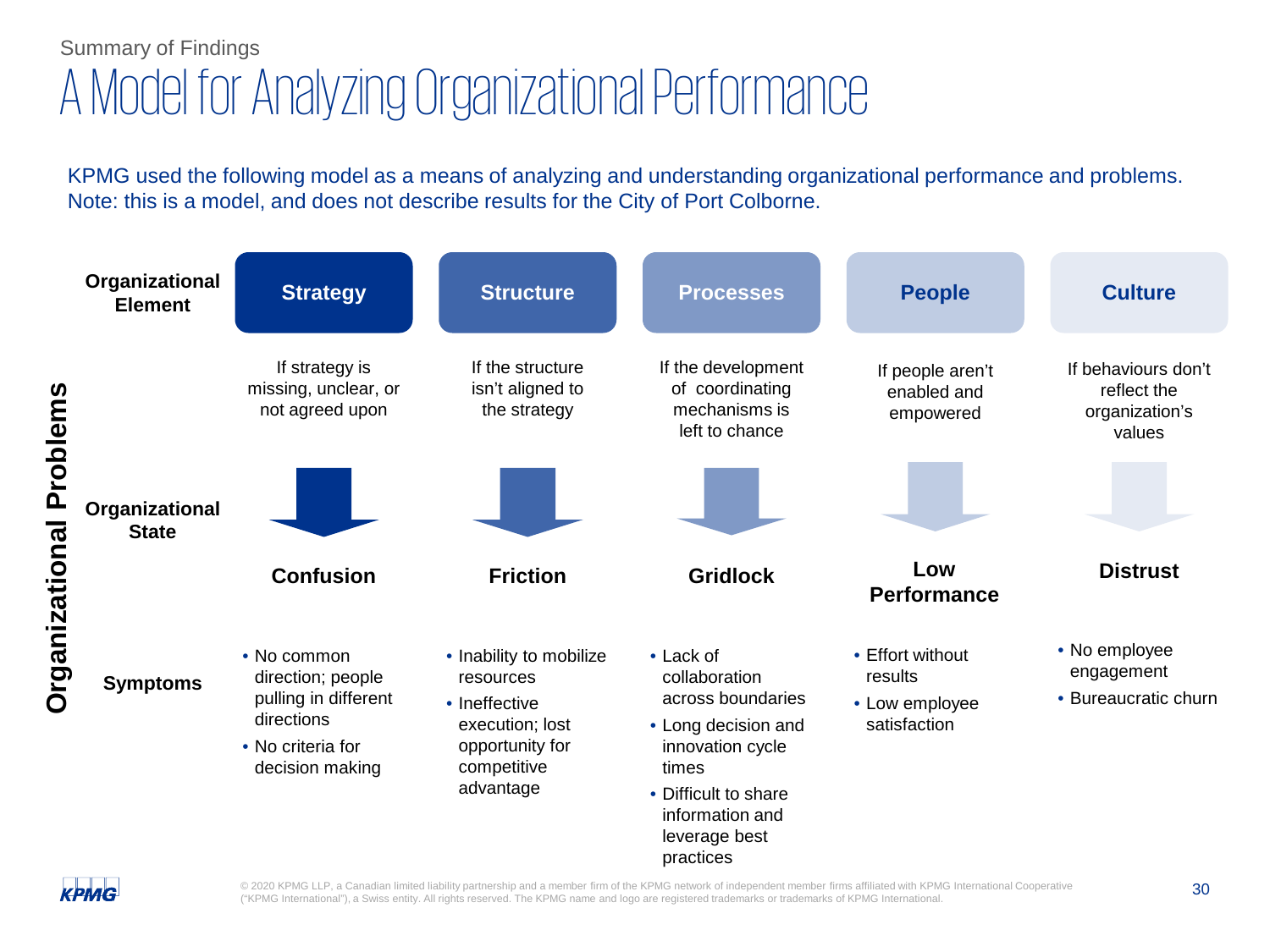| <b>Theme</b>    |                                                                                                                                                                                                                                                                                                                                                                                                                                               |
|-----------------|-----------------------------------------------------------------------------------------------------------------------------------------------------------------------------------------------------------------------------------------------------------------------------------------------------------------------------------------------------------------------------------------------------------------------------------------------|
|                 | We understand the City currently does not have an updated Strategic Plan. During our consultation, staff consistently<br>identified an overall intention to be strategic and at the same time there was nothing substantial to support the intent.<br>Staff shared they are starting to get excited about the possibilities. Senior leadership acknowledged an updated Strategic<br>Plan needs to be completed and is a priority for the CAO. |
|                 | Staff expressed some frustration at the lack of a Strategic Plan which results in conflicting priorities from Council and<br>senior leadership. Staff believe they are not functioning as efficiently as they could be and which reduces overall<br>customer service.                                                                                                                                                                         |
|                 | Staff noted a desire for the clear communication of priorities. Staff believe this will enable departments to develop and<br>monitor key performance indicators (KPIs) and objectives. Staff view there is an opportunity for better alignment with<br>existing metrics that are currently captured across the organization.                                                                                                                  |
| <b>Strategy</b> | Without strategic direction, staff acknowledged customer service is more reactive and complaint-driven. Staff did note<br>that the organization is shifting to a more proactive approach.                                                                                                                                                                                                                                                     |
|                 | Interviewed staff noted that there is limited succession planning within the organization. Staff across the City shared that<br>the City is undergoing a significant transition with multiple retirements and more on the horizon. Staff identified a need for<br>improved knowledge transfer, cross-training and leadership development to ensure the transfer of local knowledge.                                                           |
|                 | Respondents noted that the combination of a workforce in transition, substantial new initiatives, and limitations in financial<br>capabilities has resulted in significant overtime and a stretched workforce. In particular, a number of new initiatives<br>underway (Marina, Cemetery, Roselawn etc.) are being layered on top of existing municipal service delivery.                                                                      |
|                 | Staff observed that they do not have the time or tools to support and deliver current service levels as well as Council's<br>new initiatives. We understand the organization also has limited capacity to understand the potential budget/taxation<br>implications associated with the new initiatives.                                                                                                                                       |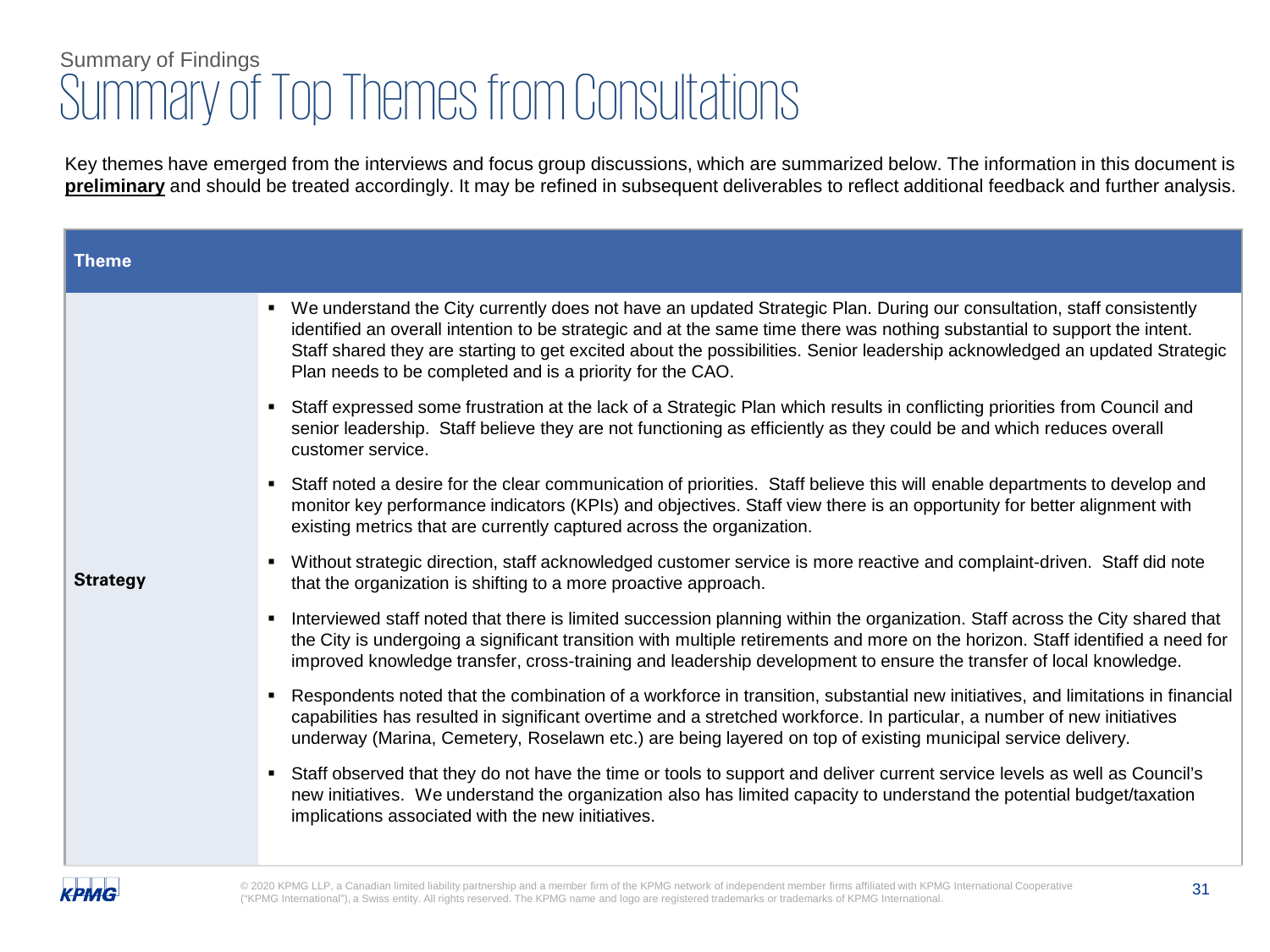| <b>Theme</b>     |                                                                                                                                                                                                                                                                                                                                                                                                                                                                                                                                                                     |  |
|------------------|---------------------------------------------------------------------------------------------------------------------------------------------------------------------------------------------------------------------------------------------------------------------------------------------------------------------------------------------------------------------------------------------------------------------------------------------------------------------------------------------------------------------------------------------------------------------|--|
|                  | The City currently has 6 main departments: Office of the CAO, Corporate Services, Planning & Development, Community<br>& Economic Development, Engineering & Operations and Fire & Emergency Services plus the Library and Museum. The<br>City underwent a significant re-organization in 2017. Staff noted that regardless of the implementation challenges, the re-<br>organization has been well received by staff.                                                                                                                                              |  |
| <b>Structure</b> | Respondents noted there is an opportunity to consolidate the number of departments with 1 or 2 individuals. We<br>understand there is minimal cross-training or a formal backup in-place, which leads to multiple single points of failure<br>across the City. This reduces the City's overall service level standard to its citizens.                                                                                                                                                                                                                              |  |
|                  | Staff noted Councillors and senior leadership are reaching down into day-to-day operations with individual requests<br>creating both overlaps and gaps and resulting in confusion for staff. We understand that staff believes this behaviour<br>reflects an inability to delegate, the lack of horizontal integration across the organizational structure and poor<br>communication. Staff noted it would be beneficial to the organization for senior leadership and Council to better<br>understand their strategic roles and allow front-line staff to deliver. |  |
|                  | • We understand that staff are aware of the potential for shared services with other municipalities. They expressed the<br>need for these shared service opportunities to be clearly defined and understood with criteria to effectively determine what<br>combination of services are in the best interest of the City. Staff shared examples of collaboration with other municipalities<br>to enhance service delivery, improve efficiency and are contribute to cost reduction.                                                                                  |  |
|                  | Staff also identified service areas where replacing contractors with City employees could be more efficient and effective.<br>Staff noted that the bringing of grass cutting services in-house has achieved positive results.                                                                                                                                                                                                                                                                                                                                       |  |
|                  |                                                                                                                                                                                                                                                                                                                                                                                                                                                                                                                                                                     |  |

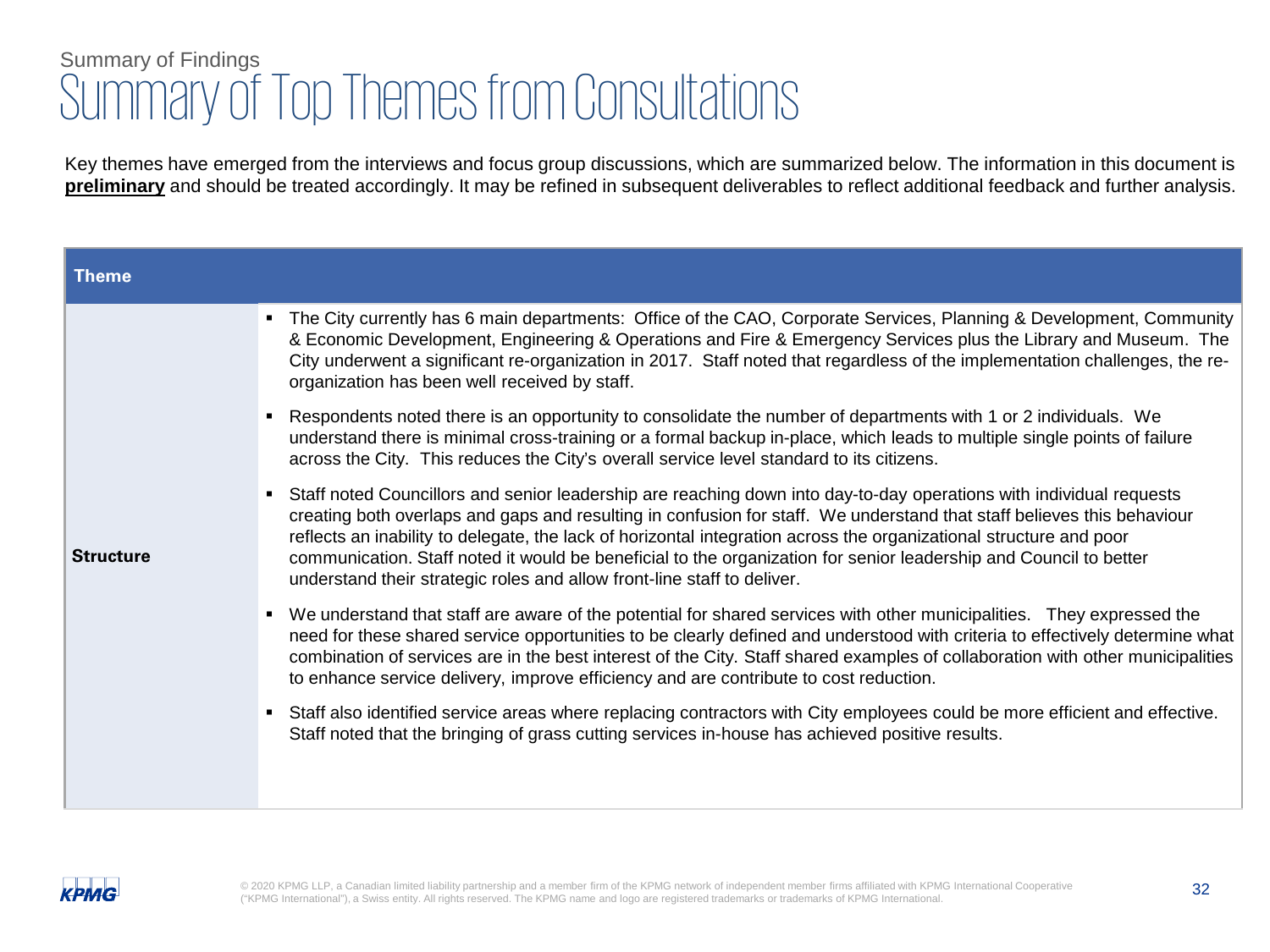| <b>Theme</b>     |                                                                                                                                                                                                                                                                                                                                                                                                                                                                                                                                                                                                                                                                                                                       |
|------------------|-----------------------------------------------------------------------------------------------------------------------------------------------------------------------------------------------------------------------------------------------------------------------------------------------------------------------------------------------------------------------------------------------------------------------------------------------------------------------------------------------------------------------------------------------------------------------------------------------------------------------------------------------------------------------------------------------------------------------|
| <b>Processes</b> | • City staff expressed a common belief in the need for improved systems and processes to allow for more streamlined<br>service delivery.                                                                                                                                                                                                                                                                                                                                                                                                                                                                                                                                                                              |
|                  | Respondents acknowledged that the City's technology is outdated. They noted that the City has started to modernize it,<br>most notably with the introduction of Office 365 and Teams leveraged for the recent response to COVID-19. Staff were<br>unified in identifying the need for a centralized customer relationship management system to allow the sharing of<br>information across the organization. Other areas identified by staff included the City's GIS system, the work order system<br>and financial reporting. Staff also noted that telecommunications is not consistent across the City. Staff shared examples<br>of how this negatively impacts customer service and staff at the Sugarloaf Marina. |
|                  | Staff observed that the financial system replacement project has been underway for almost three years and has caused<br>significant challenges for both the IT and Finance teams. Staff across the City are seeking a better understanding of the<br>budget and financial reporting processes and how they align with strategic initiatives such as customer service, Canal<br>Days, and the recently approved Parks and Recreation Master Plan.                                                                                                                                                                                                                                                                      |
|                  | Staff expressed a need for the development and review of work processes and their communication across the<br>organization both internally and externally. In particular, respondents indicated a need to educate staff, Council and<br>citizens on the City's work processes. Staff understand there must be metrics associated with all processes and<br>procedures. They acknowledged there are different levels of maturity across the city in this area. Some less mature<br>service areas include building inspection and financial reporting, specifically monthly variance reporting by department.                                                                                                           |
|                  | We understand there was a recent initiative to develop a new internal process to fund new projects or resources. Key to<br>$\blacksquare$<br>the new process was ensuring that Council has the appropriate information to make informed decisions recognizing their<br>decision ultimately impacts taxation and the overall budget.                                                                                                                                                                                                                                                                                                                                                                                   |
|                  | Respondents commonly remarked on the importance of communications. Staff indicated they are not always aware of<br>what is happening across the City and the potential direct or indirect impact to their service area. Staff would like to see a<br>process for sharing good results and wins with the public or communicating results from the past year. They also felt there<br>is an opportunity to share future planned projects and their status with the public.                                                                                                                                                                                                                                              |
| <b>KPMG</b>      | @ 2020 KPMG LLP, a Canadian limited liability partnership and a member firm of the KPMG network of independent member firms affiliated with KPMG International Cooperative<br>33<br>("KPMG International"), a Swiss entity. All rights reserved. The KPMG name and logo are registered trademarks or trademarks of KPMG International                                                                                                                                                                                                                                                                                                                                                                                 |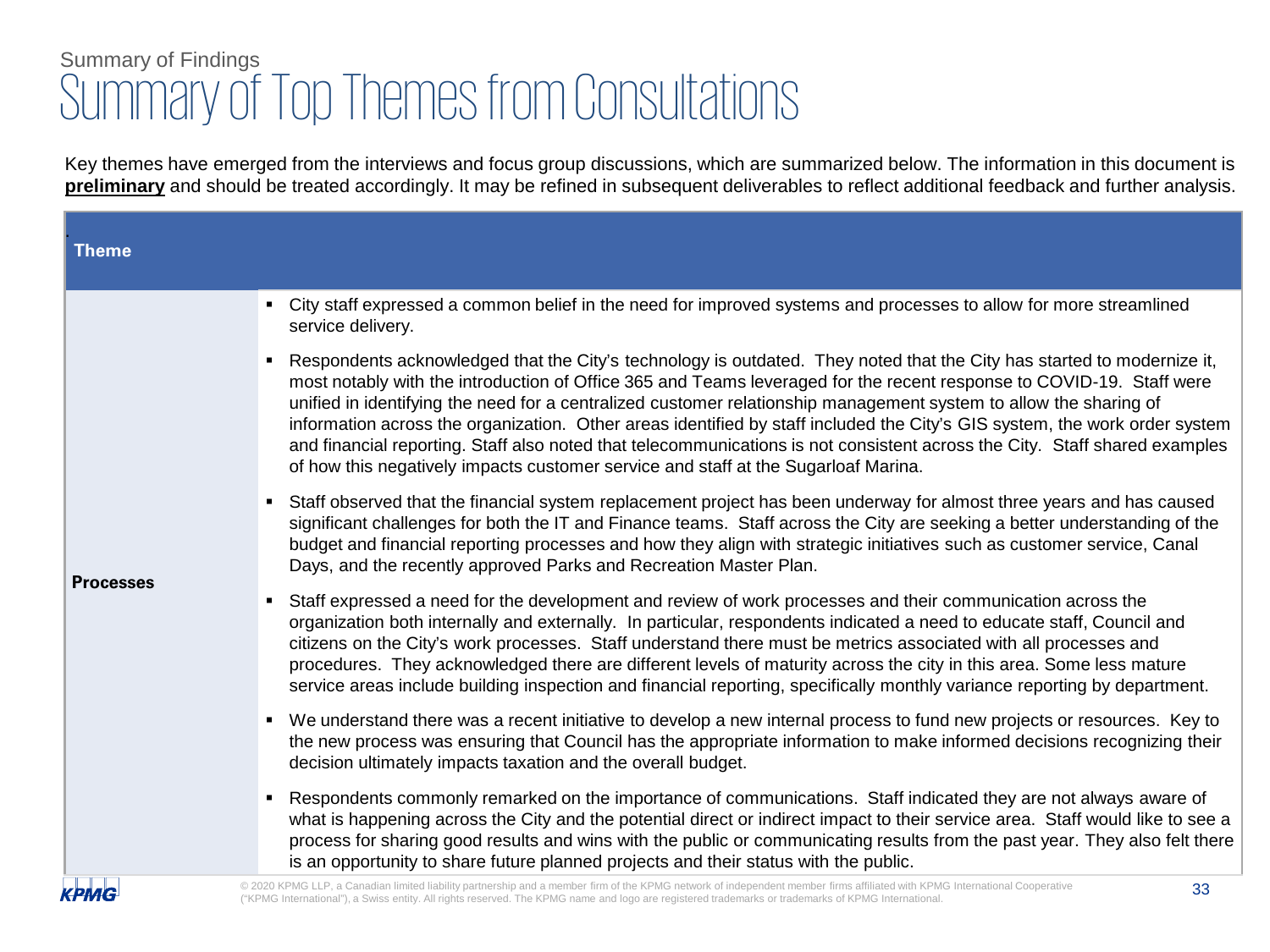| <b>Theme</b>  |           |                                                                                                                                                                                                                                                                                                                                                                                      |
|---------------|-----------|--------------------------------------------------------------------------------------------------------------------------------------------------------------------------------------------------------------------------------------------------------------------------------------------------------------------------------------------------------------------------------------|
| <b>People</b> | $\bullet$ | Staff across the City noted that they feel supported by their immediate and upper management. Despite feeling<br>overwhelmed at times and with increased overtime, respondents noted that the overall moral of the staff is good and they<br>are fully engaged. They love working for the City and take pride in serving the citizens of Port Colborne.                              |
|               |           | We understand that performance reviews are not consistently conducted across the organization because of capacity<br>issues and the recent re-organization.                                                                                                                                                                                                                          |
|               |           | • All service areas identified a need for more timely recruitment for vacancies since each vacancy directly impacts customer<br>service. Respondents observed that tor retirements, there needs to be an overlap period to allow for knowledge transfer.<br>For example, the Human Resource Manager left the City on April 24th with no identified replacement.                      |
|               |           | • Staff noted that compensation levels need to be reviewed to ensure the City can continue to attract and retain employees<br>with the skills and knowledge necessary for moving the City forward. Despite this, the City has recently attracted several<br>highly skilled candidates who were seeking a work-life balance.                                                          |
|               |           | • We understand that there is minimal staff development, particularly in the area of leadership development for existing or<br>up and coming managers. Where certification and licensing are required, we heard that the City needs to ensure staff<br>receive the appropriate training to maintain their designations.                                                              |
|               |           | • Respondents observed that for some areas, there is an immediate need to establish cross-training for backup purposes<br>and for other areas to more efficiently utilize staff across multiple service areas and activities. Staff noted that some<br>managers are being innovative and are leveraging vendors to keep staff abreast of new products and available<br>technologies. |
|               |           |                                                                                                                                                                                                                                                                                                                                                                                      |

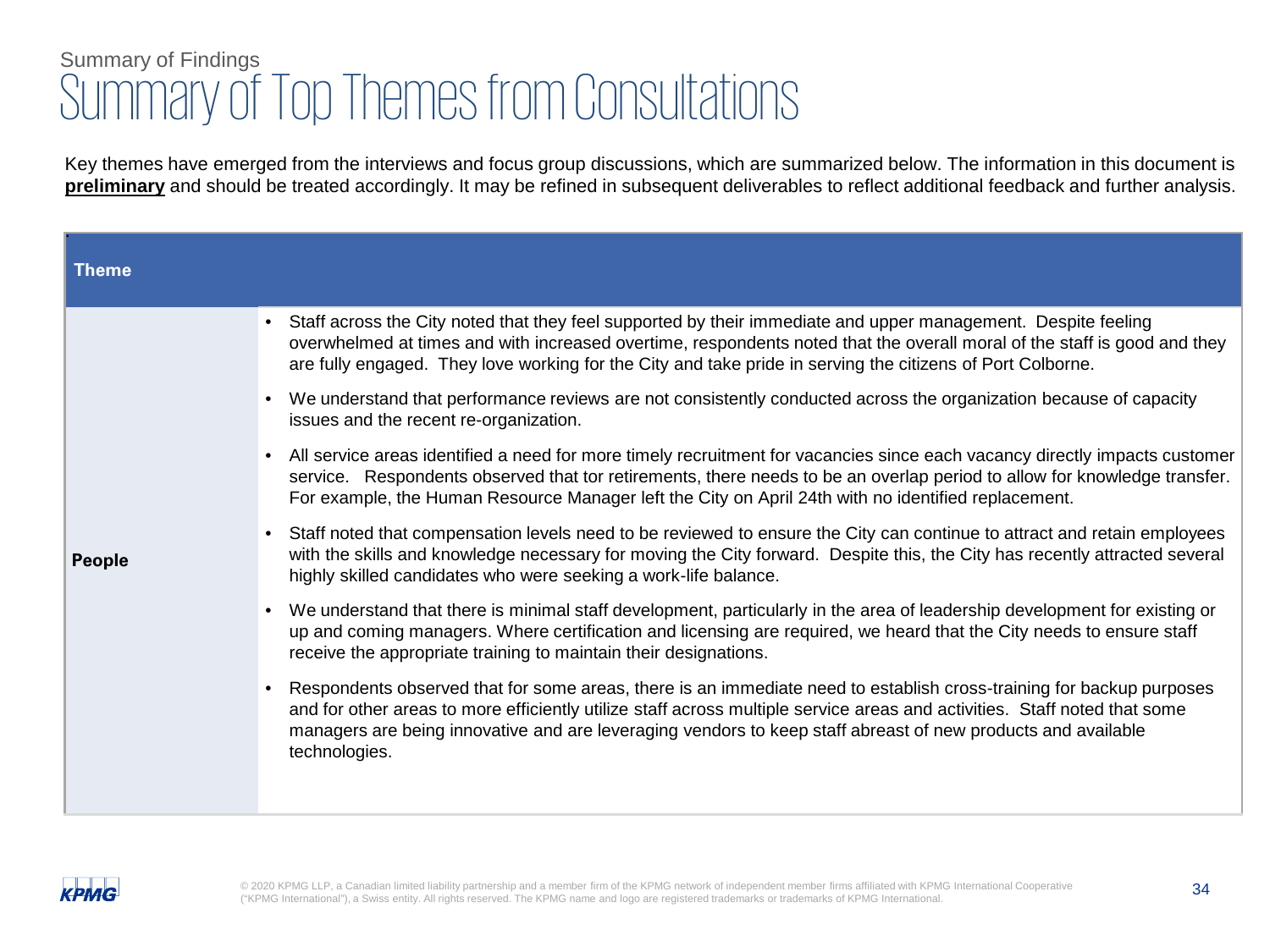| Across the organization, there was genuine respect for the CAO and his vision for the City. Although, both staff and the<br>CAO observed that he can be a little too <i>into the weeds</i> on certain issues.                                                                                                                                                                                                                                            |
|----------------------------------------------------------------------------------------------------------------------------------------------------------------------------------------------------------------------------------------------------------------------------------------------------------------------------------------------------------------------------------------------------------------------------------------------------------|
| Staff expressed widespread enjoyment with their employment at the City. Staff consistently shared their mindset of<br>service, the importance of making a positive social impact for the City and wanting to do what's right. There was an<br>overall sense of pride, responsibility and service in how staff spoke about the City and their roles. Overall, respondents<br>expressed a belief that staff share a culture of hard work with minimal ego. |
| One staff member noted that old timers are loving the new kids who have passion and innovative ideas. The City is<br>recruiting people who see the big picture, problem solvers, right attitude, visionaries – and old timers are coming along<br>board because they see the efficiencies to be had etc New staff are bringing in a lot of energy and capabilities and old<br>staff are open and yes, at times there is some conflict.                   |
| Staff observed that the City's culture is evolving to one of empowerment with leadership willing to hear from staff and<br>implement their ideas.                                                                                                                                                                                                                                                                                                        |
| One respondent noted the City is not a risk aware organization with little or no understanding of risk management. There<br>is a realization by staff that they need to stretch dollars (fiscally aware) and be innovative/creative in service delivery.                                                                                                                                                                                                 |
|                                                                                                                                                                                                                                                                                                                                                                                                                                                          |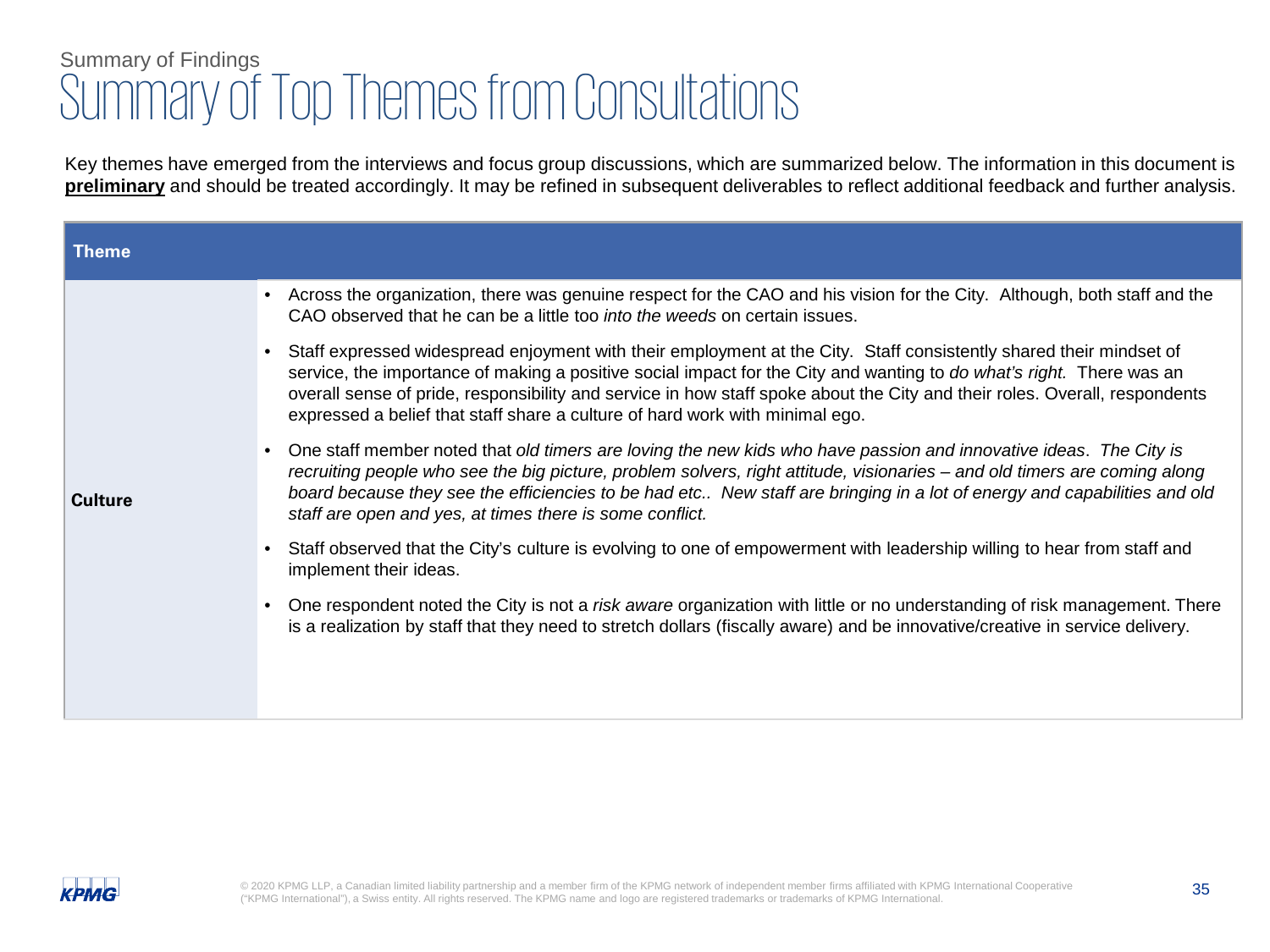

# KPMG

# Appendix B Benchmarking & Performance Perspectives

**City of Port Colborne Service Review Final Report**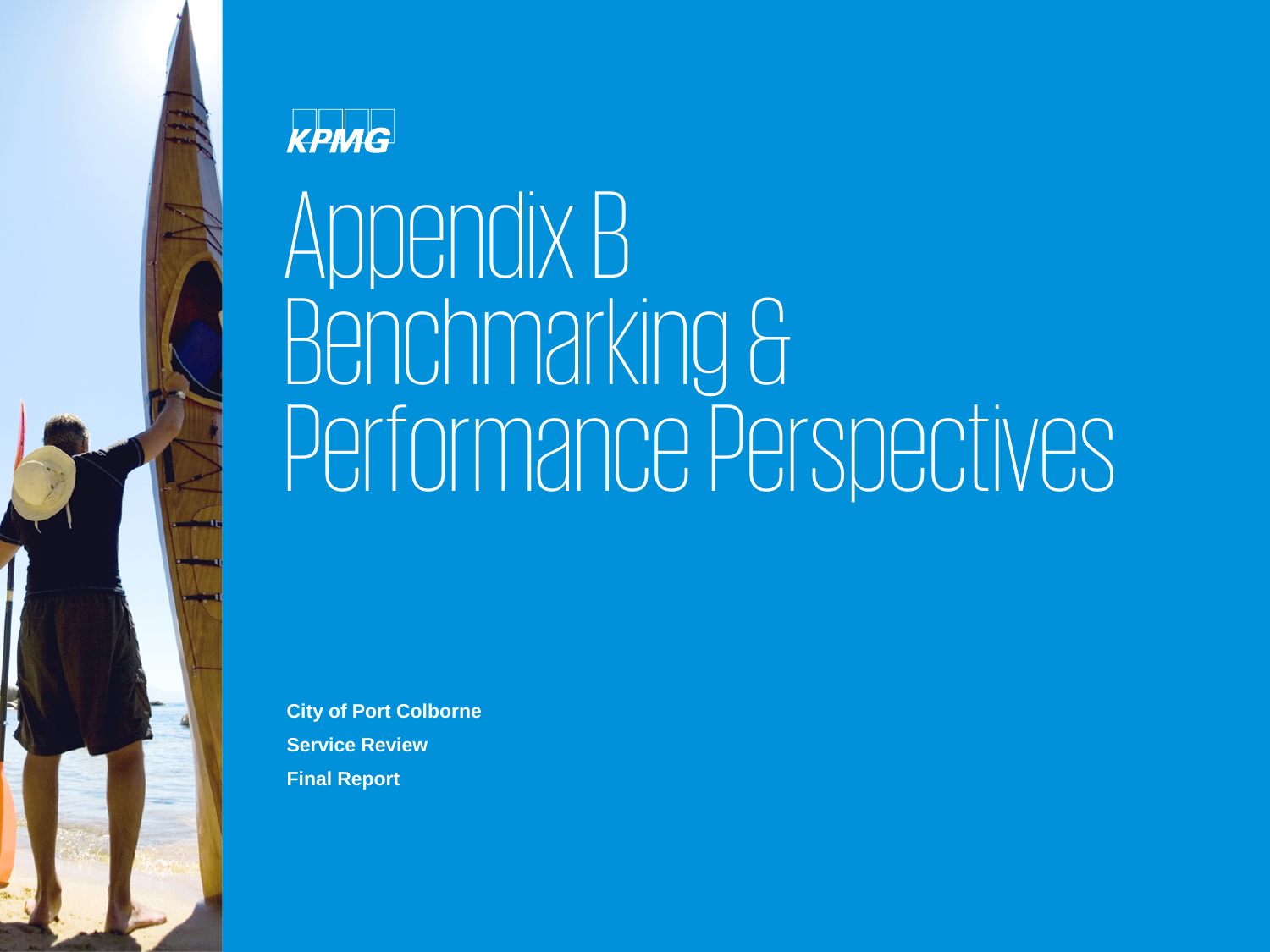## Benchmarking & Performance Perspectives Comparative Analysis – Why Compare to Other Communities? Draft for Discussion Purposes Only

For the purposes of the project, five comparator communities were selected as municipal comparators based on population growth, urban/ rural characteristics and geography:



| <b>Municipality</b> | Population <sup>1</sup> | Households <sup>1</sup> | Area Square KM <sup>2</sup> |
|---------------------|-------------------------|-------------------------|-----------------------------|
| 1. Port Colborne    | 18,300                  | 10,303                  | 122                         |
| 2. Thorold          | 18,801                  | 8,498                   | 83                          |
| 3. Collingwood      | 23,815                  | 11,522                  | 34                          |
| 4. Wasaga Beach     | 20,675                  | 13,225                  | 59                          |
| 5. Cobourg          | 19,440                  | 8,958                   | 22                          |
| 6. Kincardine       | 11,390                  | 6,187                   | 538                         |
| Average             | 18,737                  | 9,782                   | 143                         |

1 Source - Financial Information Returns, Schedule 2

2 Source - Statistics Canada census profile, 2016 census data

The primary purpose of the comparative analysis was to understand the performance of comparator municipalities and to identify opportunities to change how the City's organization is aligned to deliver municipal services.

- Communities with similar financial benchmarks/service levels insight into operating efficiencies
- Communities with different financial benchmarks/service levels opportunities to change existing organizational structure/processes to reflect common service levels

Comparing financial performance and taxation levels has both benefits and risks:

- Provides insight into affordability issues; what a peer municipality can achieve with the same resources
- Assumes that all variables are the same (assessment base, non-taxation revenues)
- Assumes that taxation and service levels in other communities are 'right'

**Note: We obtained the information summarized in the following pages from financial information returns (FIRs) submitted to the Province of Ontario. We have not reviewed a draft of this data summary with the benchmarked comparators for the purpose of confirming the factual accuracy of the information presented.**

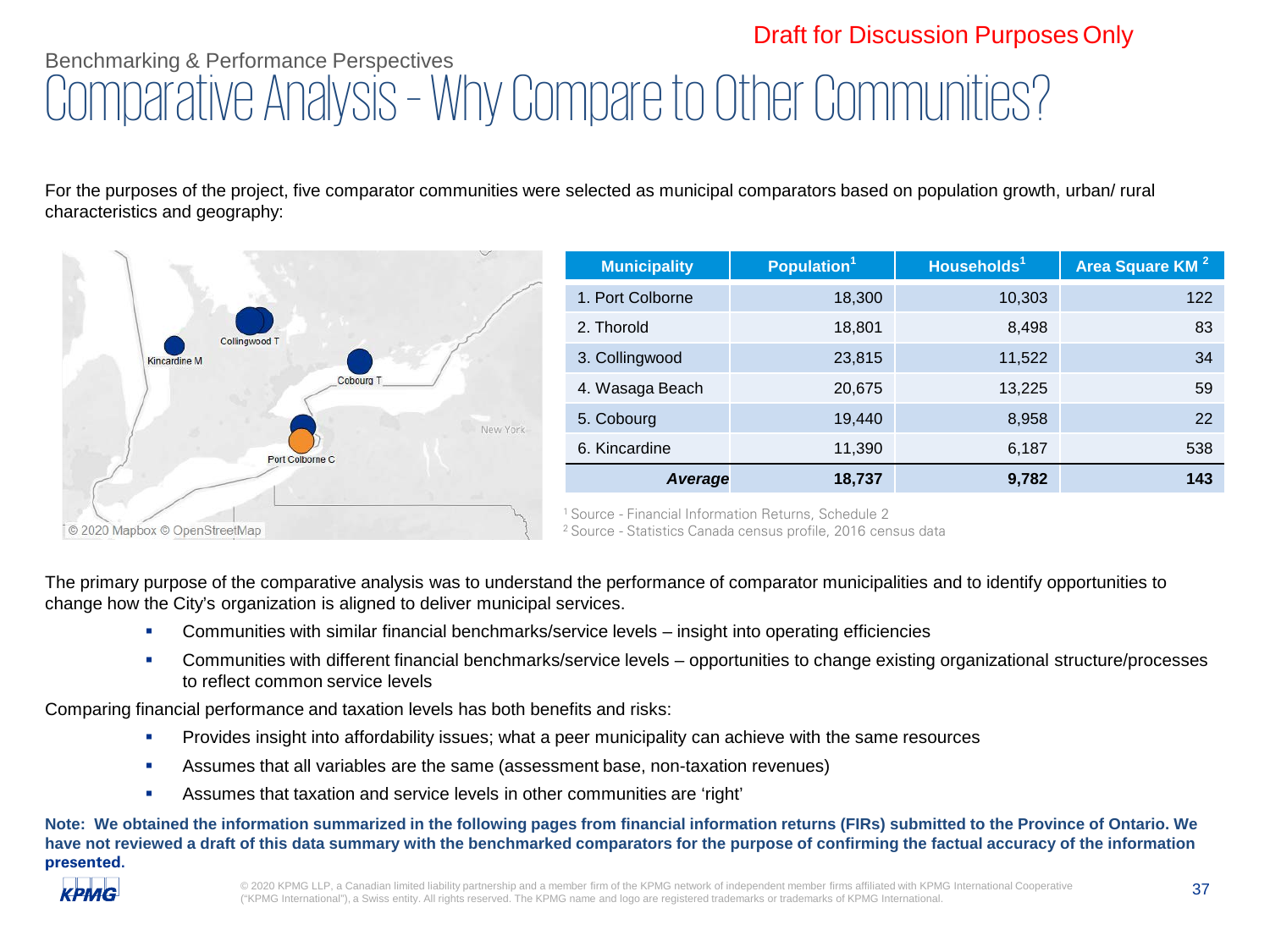# Benchmarking & Performance Perspectives Municipal Debt per Household (2018)

### This financial indicator provides an assessment of the City's ability to issue more debt by considering the existing debt load on a per household basis. High debt levels per household may preclude the issuance of additional debt.

The City of Port Colborne has the second highest level of debt per household at \$4,383. The average debt per household of the comparator group is \$4,040, with Collingwood having the most debt per household at \$6,753.

A higher debt per household level indicates the City has reduced flexibility in the use of debt as a financing tool for future large capital projects.



Source – KPMG analysis of annual Financial Information Returns, Schedule 2 & Schedule 70



© 2020 KPMG LLP, a Canadian limited liability partnership and a member firm of the KPMG network of independent member firms affiliated with KPMG International Cooperative 38 ("KPMG International"), a Swiss entity. All rights reserved. The KPMG name and logo are registered trademarks or trademarks of KPMG International.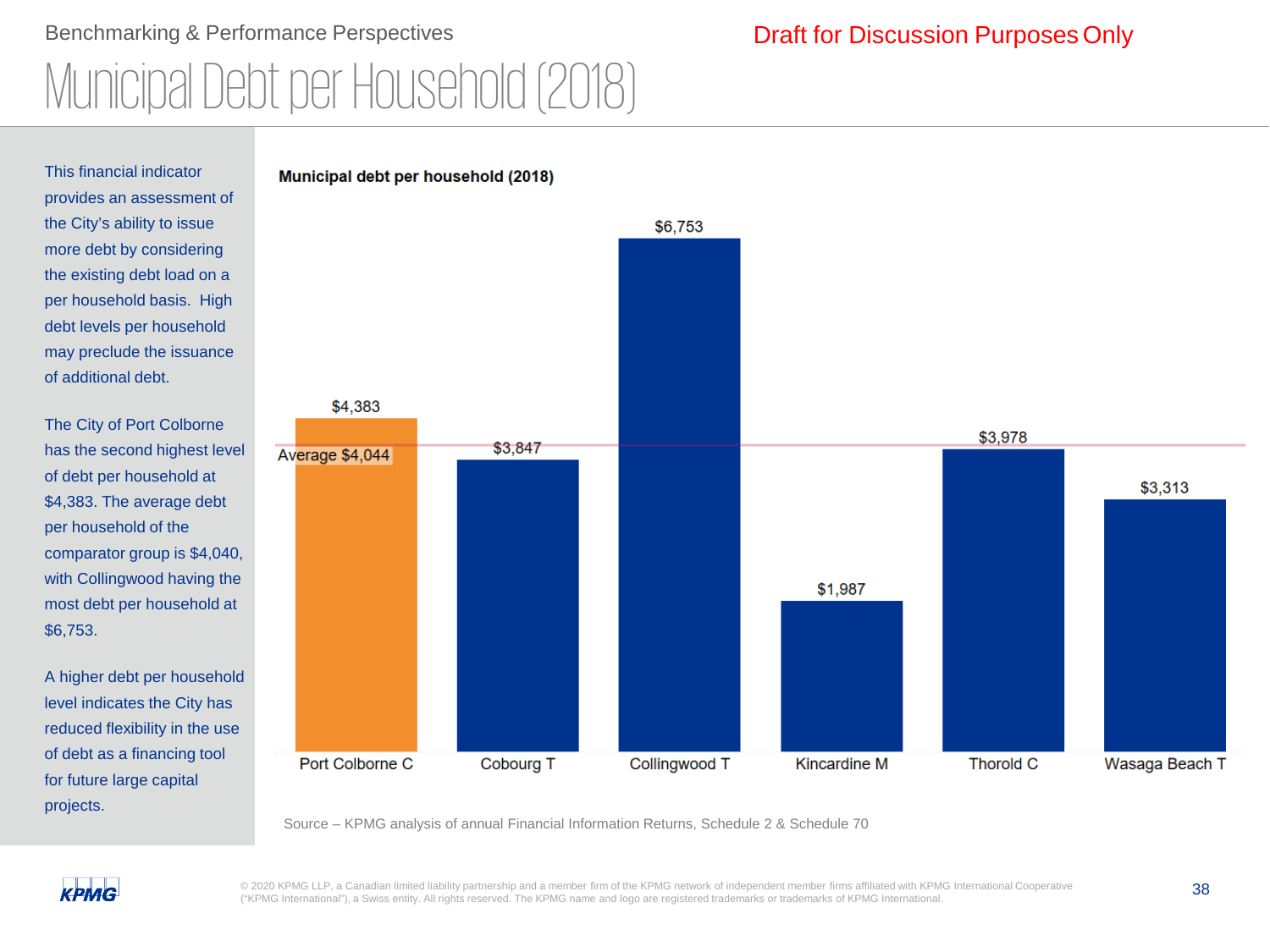### Benchmarking & Performance Perspectives Discretionary Reserves per Household (2018) Draft for Discussion Purposes Only



Source – KPMG analysis of annual Financial Information Returns, Schedule 2 & Schedule 60



© 2020 KPMG LLP, a Canadian limited liability partnership and a member firm of the KPMG network of independent member firms affiliated with KPMG International Cooperative 39 ("KPMG International"), a Swiss entity. All rights reserved. The KPMG name and logo are registered trademarks or trademarks of KPMG International.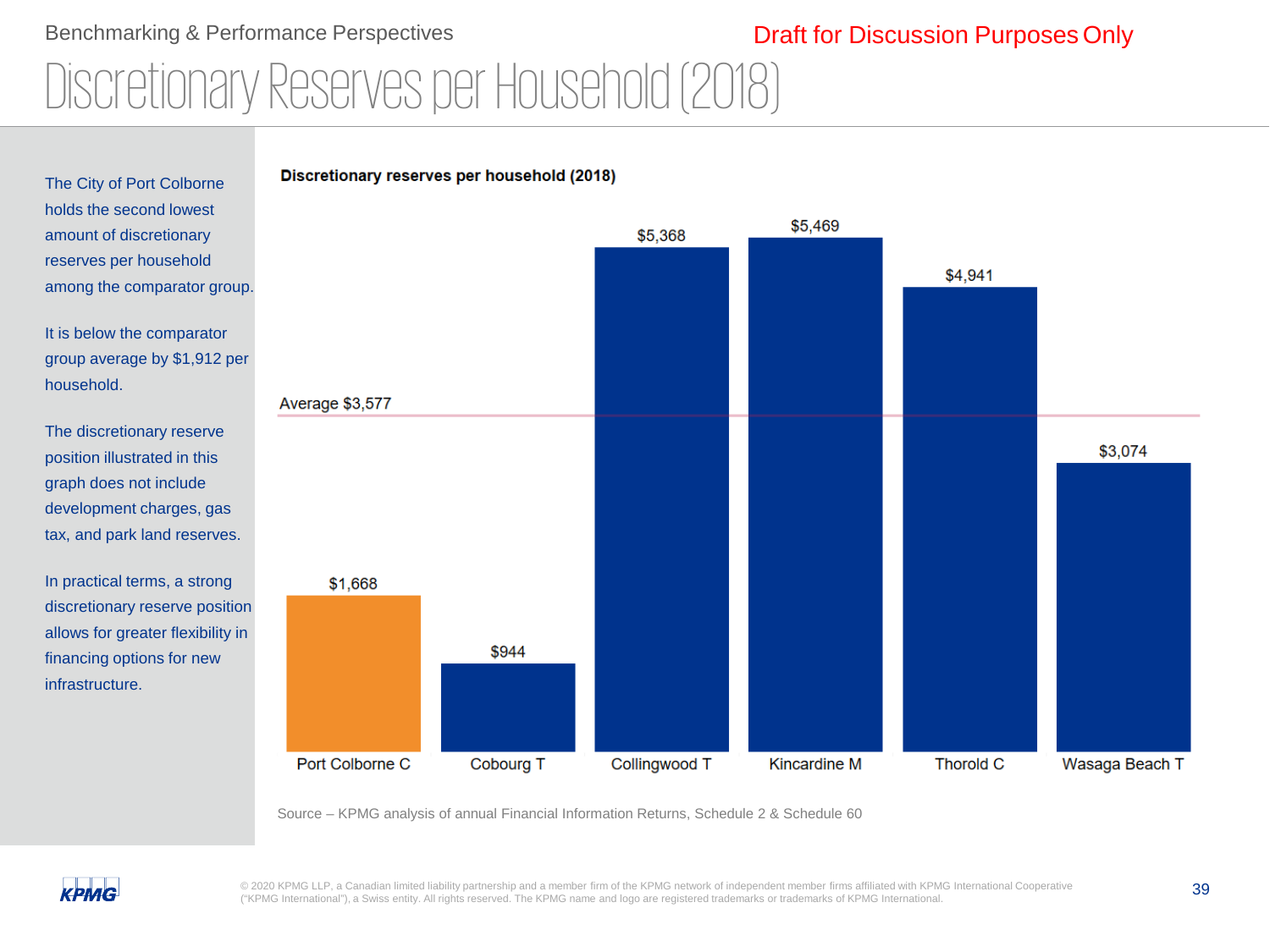# Benchmarking & Performance Perspectives<br>Historical Staffing Levels By Type 2014 - 2018 Draft for Discussion Purposes Only

Staffing levels by comparator (2018)

When viewed over the past five years, staffing levels for full-time, part-time and seasonal employees have seen little variation .

There is, however, modest growth in the number of fulltime employees in 2017 and 2018.

The last year in which additional part-time resources were added to the City was in 2015.



Source – KPMG analysis of annual Financial Information Returns, Schedule 80A

Source – KPMG analysis of annual Financial Information Returns, Schedule 80A



© 2020 KPMG LLP, a Canadian limited liability partnership and a member firm of the KPMG network of independent member firms affiliated with KPMG International Cooperative 40 ("KPMG International"), a Swiss entity. All rights reserved. The KPMG name and logo are registered trademarks or trademarks of KPMG International.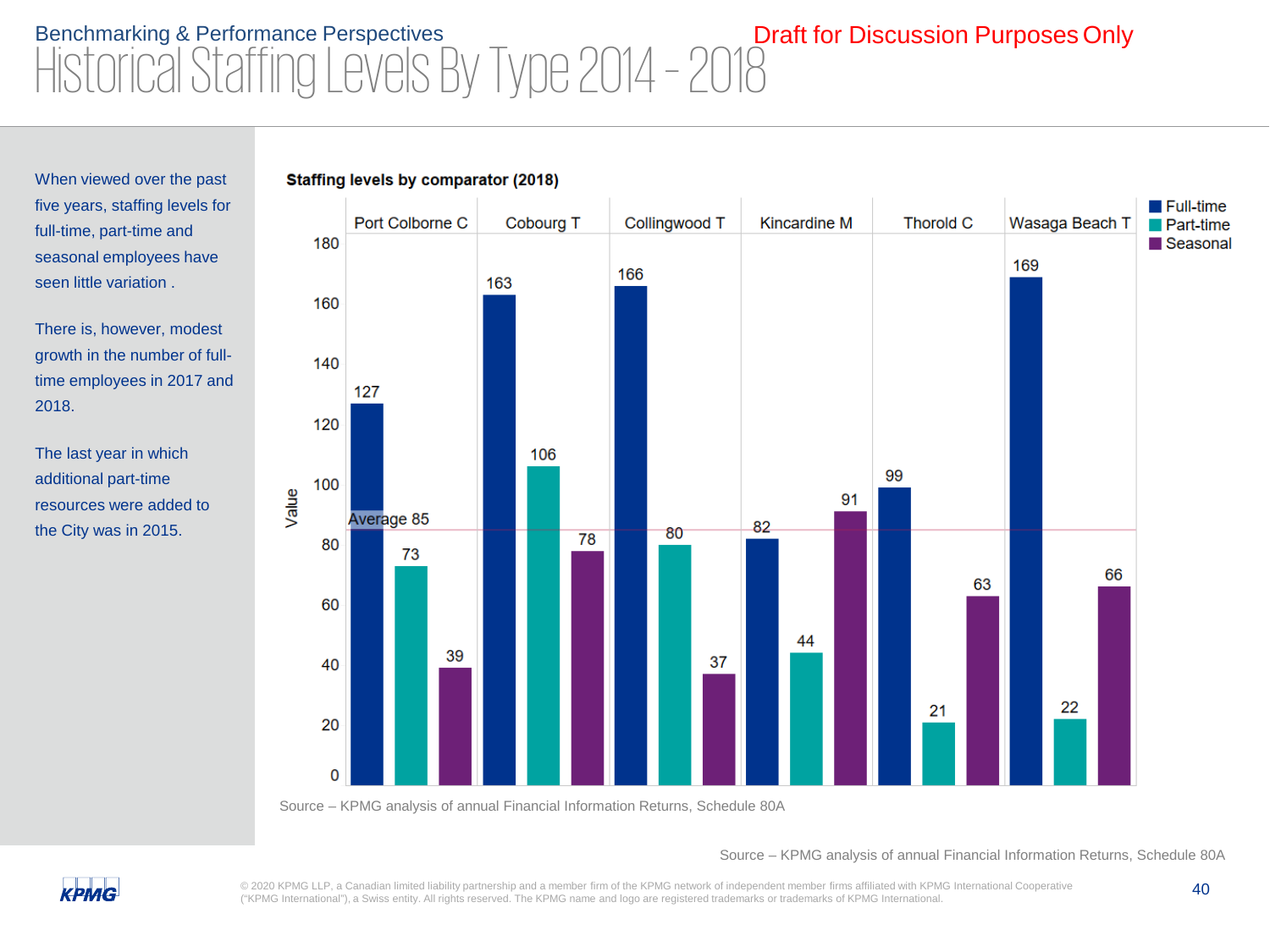# Benchmarking & Performance Perspectives<br>2018 Full-Time and Part-Time Staffing by Comparator

**Staffing levels by comparator (2018)** 

When staffing levels are compared across the comparator group, Port Colborne is below the comparator average in real terms for full-time positions.

The ratio of full-time to parttime positions for Port Colborne is consistent with two of its comparators (Cobourg and Collingwood).



Source – KPMG analysis of annual Financial Information Returns, Schedule 80A



© 2020 KPMG LLP, a Canadian limited liability partnership and a member firm of the KPMG network of independent member firms affiliated with KPMG International Cooperative 41 ("KPMG International"), a Swiss entity. All rights reserved. The KPMG name and logo are registered trademarks or trademarks of KPMG International.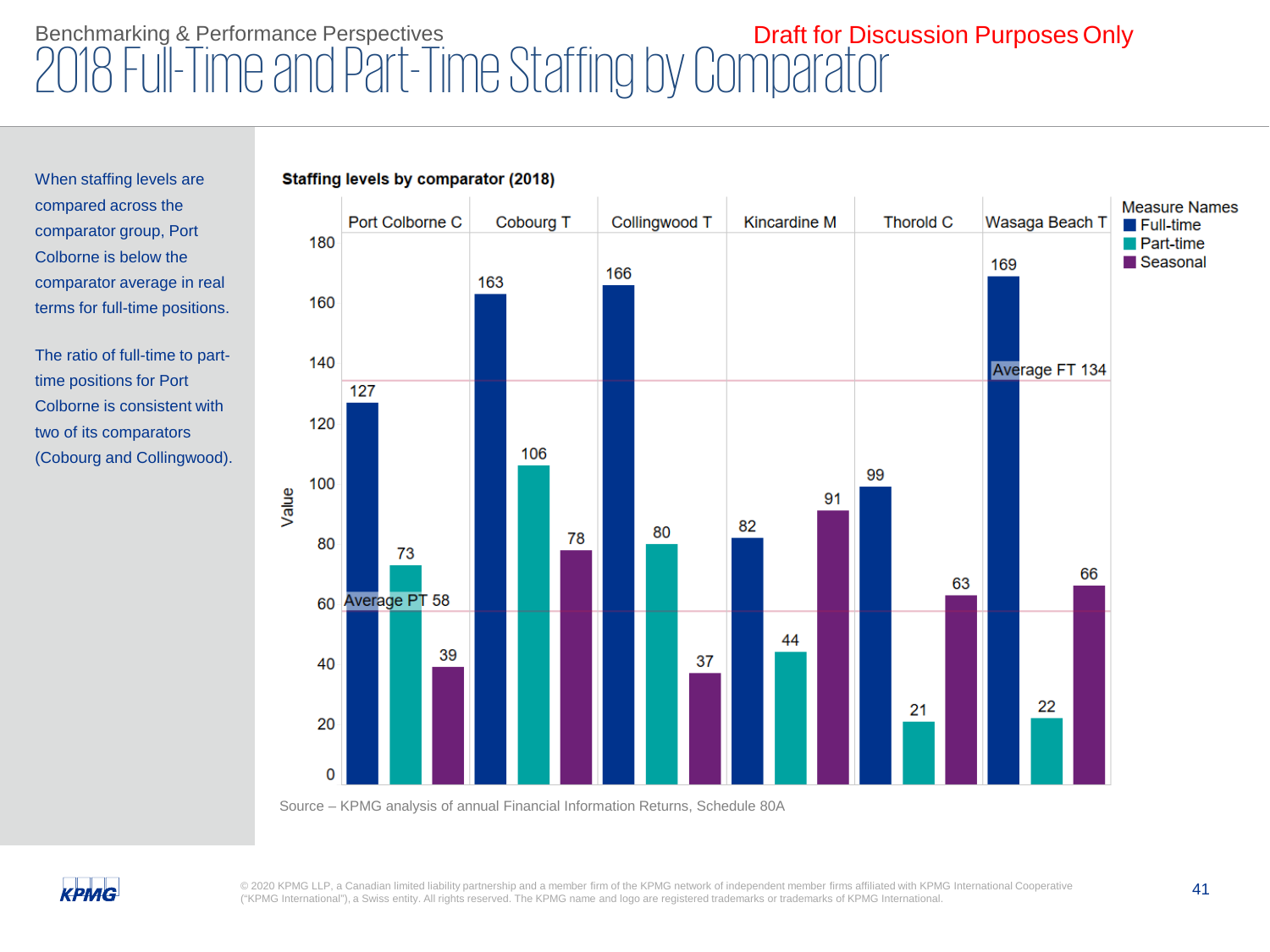### Benchmarking & Performance Perspectives Residential Median Current Value Assessment Draft for Discussion Purposes Only



Source: KPMG analysis of OPTA data



© 2020 KPMG LLP, a Canadian limited liability partnership and a member firm of the KPMG network of independent member firms affiliated with KPMG International Cooperative 42 ("KPMG International"), a Swiss entity. All rights reserved. The KPMG name and logo are registered trademarks or trademarks of KPMG International.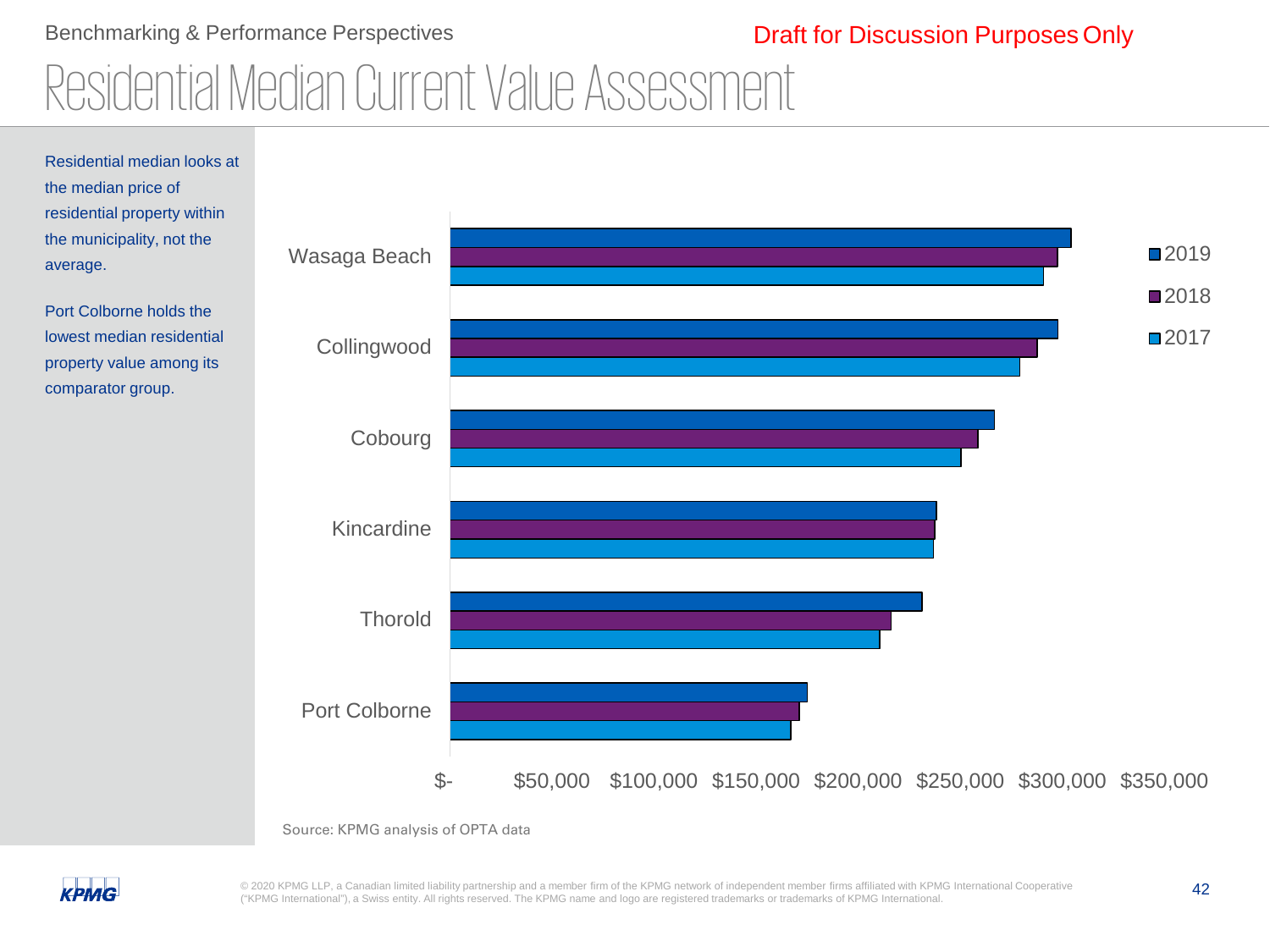### Benchmarking & Performance Perspectives

### Draft for Discussion Purposes Only

# Residential Taxes per Household (Average/Typical Property)







© 2020 KPMG LLP, a Canadian limited liability partnership and a member firm of the KPMG network of independent member firms affiliated with KPMG International Cooperative 43 ("KPMG International"), a Swiss entity. All rights reserved. The KPMG name and logo are registered trademarks or trademarks of KPMG International.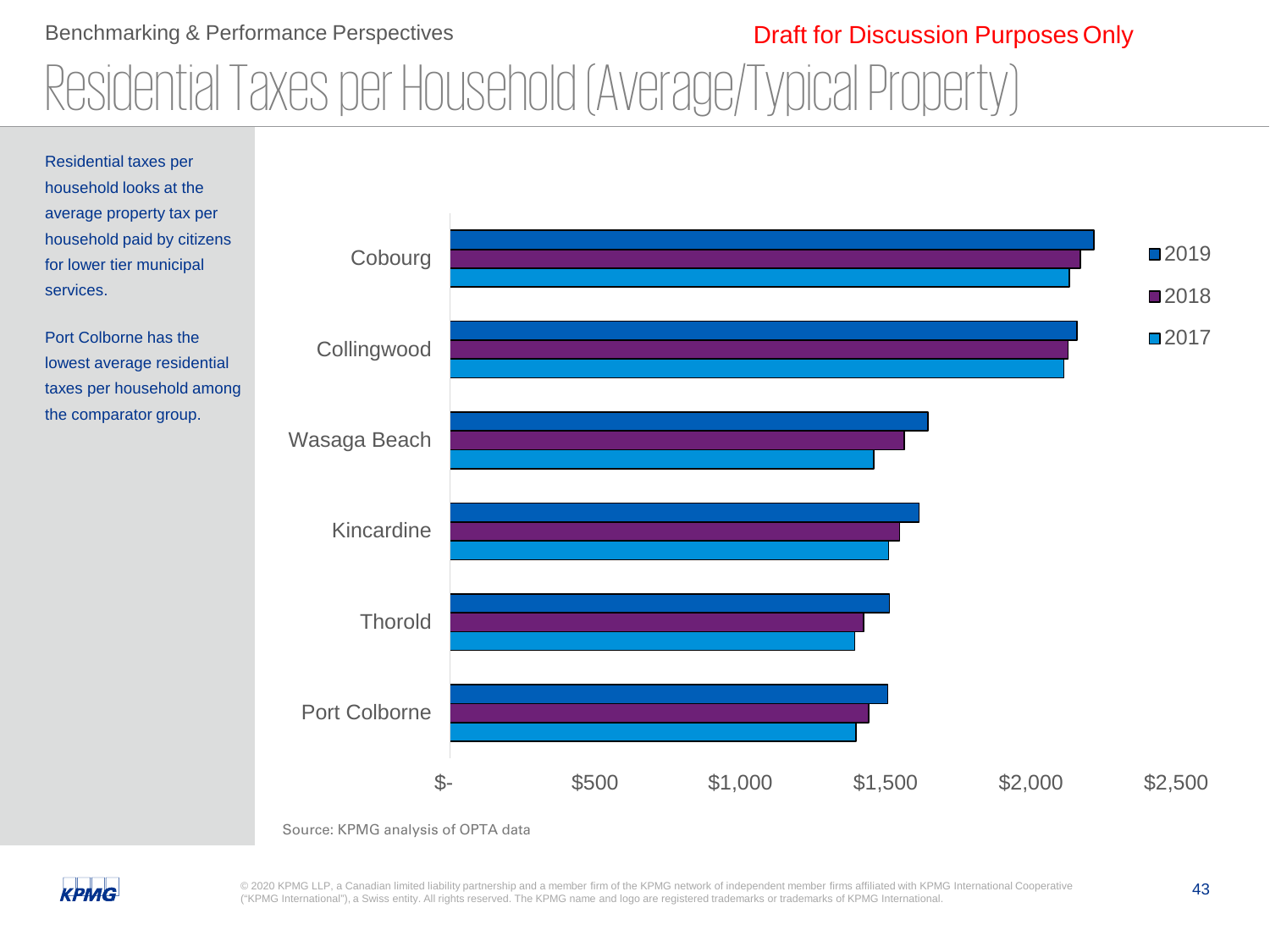## Benchmarking & Performance Perspectives Summary of General Themes

The benchmarking and financial analysis highlights that relative to the comparator group, Port Colborne delivers municipal services at a cost consistent with the average of its peers.

### **General Themes**

### **Municipal Debt**

■ Port Colborne's debt position when considered on a per household basis is above the average of the comparator group. A high debt position denies flexibility to the City in managing the capital demands related to growth. This reflects the City's large capital commitments in the past several years.

### **Discretionary Reserve Balances**

■ The City holds the lowest amount of discretionary reserves per household among the comparator group. Decreasing discretionary reserves over time is an indicator that the City's flexibility for financing from reserves is becoming more restricted thereby increasing the reliance on debt.

### **Staffing Levels**

■ There has been little change in the staffing level of the City's full-time complement over the past five years. The City's full-time complement is lower than the average of the comparator group. The ratio of part-time employees to full-time employees is higher than most of the comparator group.

### **Taxation Levels**

■ Among the comparator municipalities, residential taxes per household is at the bottom of the comparator group. Port Colborne has the lowest residential median current value assessment of the comparator group.

### **Overall**

■ The benchmarking and financial analysis highlights that Port Colborne is experiencing some financial challenges that will need to be addressed to ensure financial sustainability over the long term. Consideration will need to be given to the City's service levels and wide range of delivered municipal services.



© 2020 KPMG LLP, a Canadian limited liability partnership and a member firm of the KPMG network of independent member firms affiliated with KPMG International Cooperative 44 ("KPMG International"), a Swiss entity. All rights reserved. The KPMG name and logo are registered trademarks or trademarks of KPMG International.